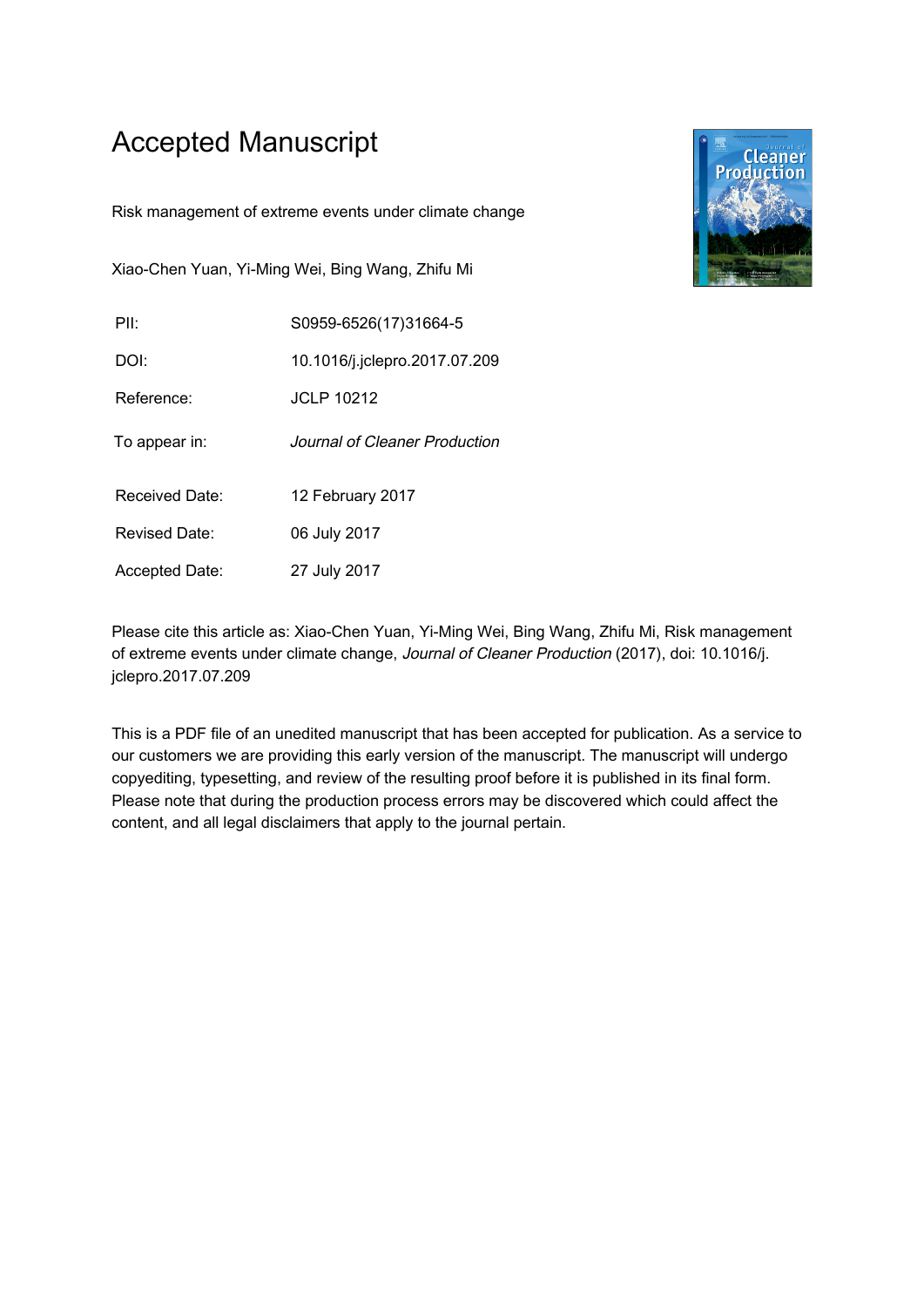## **Risk management of extreme events under climate change**

Xiao-Chen Yuan a, b \*, Yi-Ming Wei b, c, \*, Bing Wang b, d, Zhifu Mi b, e \*

*a. Donlinks School of Economics and Management, University of Science and Technology Beijing, Beijing 100083, China*

*b. Center for Energy and Environmental Policy Research, Beijing Institute of Technology, Beijing 100081, China*

*c. School of Management and Economics, Beijing Institute of Technology, Beijing 100081, China*

*d. School of Resources and Safety Engineering, China University of Mining and Technology (Beijing), Beijing 100083, China*

*e. Tyndall Centre for Climate Change Research, School of International Development, University of East Anglia, Norwich NR4 7TJ, UK*

 Corresponding authors:

E-mail address: [xcyuan@ustb.edu.cn](mailto:xcyuan@ustb.edu.cn) (X.-C. Yuan), [wei@bit.edu.cn](mailto:wei@bit.edu.cn) (Y.-M. Wei), [Z.Mi@uea.ac.uk](mailto:Z.Mi@uea.ac.uk) (Z. Mi)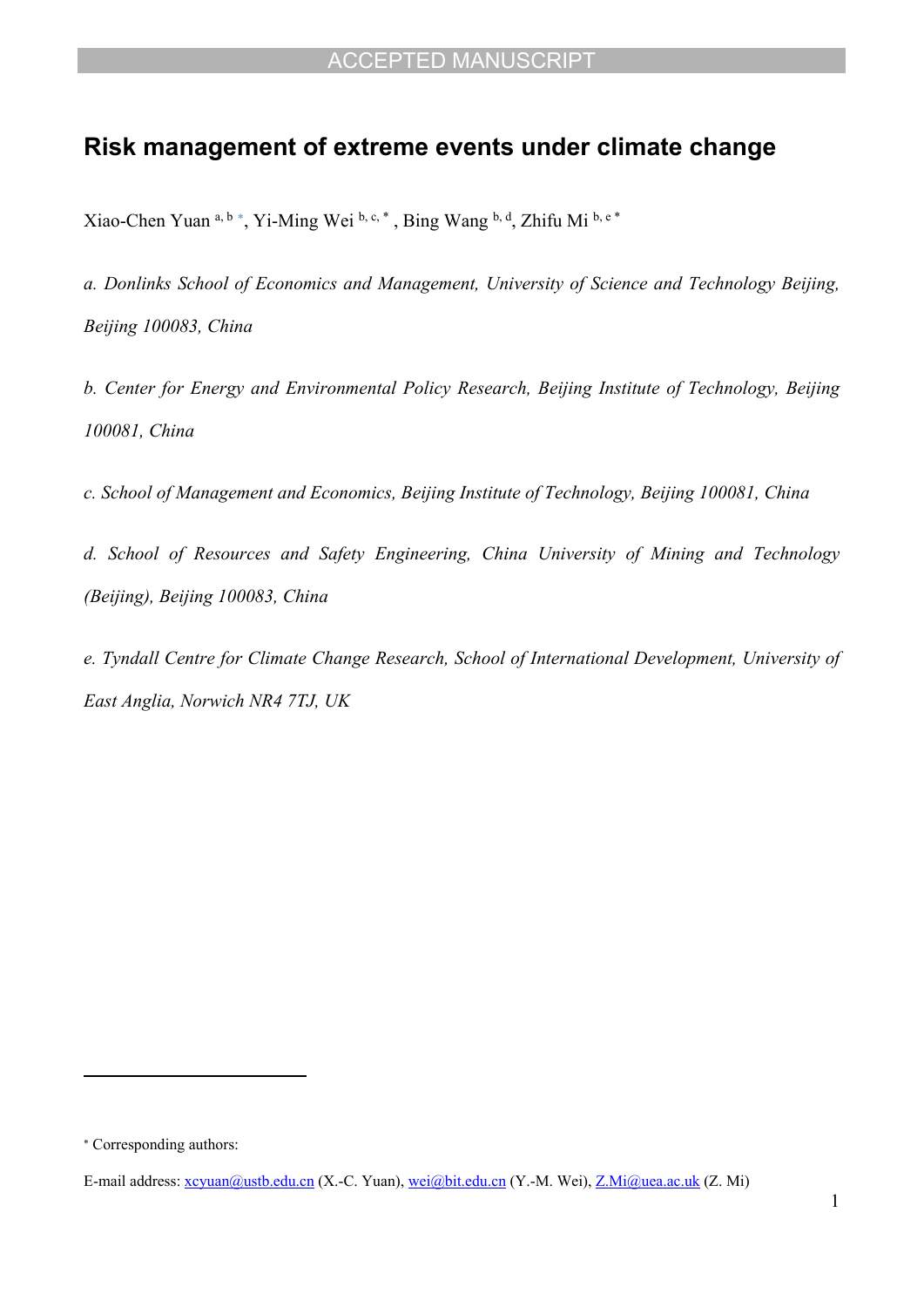#### *Abstract*

Risk management is an effective way to mitigate the adverse consequences of extreme events, and plays an important role in climate change adaptation. On the basis of the literature, this paper presents a conceptual framework for managing the risk of extreme events under climate change, and accordingly summarizes the recent developments with a focus on several key topics. In terms of risk determinants, the impacts of climate variability on the frequency of extreme events are addressed, and the various meanings and measurements of specific vulnerability are compared. As for the process of risk management, the dynamic assessment approach regarding future climate condition is emphasized. Besides, in view of decision making the available means to enhance the effectiveness of adaptation and mitigation strategies are highlighted. Finally, uncertainty is discussed with respect to its sources and solution.

*Keywords: climate change, extreme events, risk management, adaptation, uncertainty*

### **1 INTRODUCTION**

Climate change may cause serious impacts on human-environmental system, and is an integrated scientific issue which challenges the world [\(IPCC, 2014\)](#page-17-0). It is reported that the changing climate may result in more extreme events worldwide, so that there would be heavier socioeconomic damages ([IPCC, 2012](#page-17-1); [Rummukainen, 2012;](#page-19-0) [Yuan et al., 2016\)](#page-20-0). This is receiving more attention from the public, and especially the governments and research scholars have been devoted to exploring effective measures to mitigate adverse consequences.

Risk management is an available way to timely cope with extreme events [\(Nam et al., 2012](#page-18-0)). Different from traditional idea, it aims to emphasize preparedness and provide appropriate strategies according to the extent of damage. In the context of climate change, the occurrence of extreme event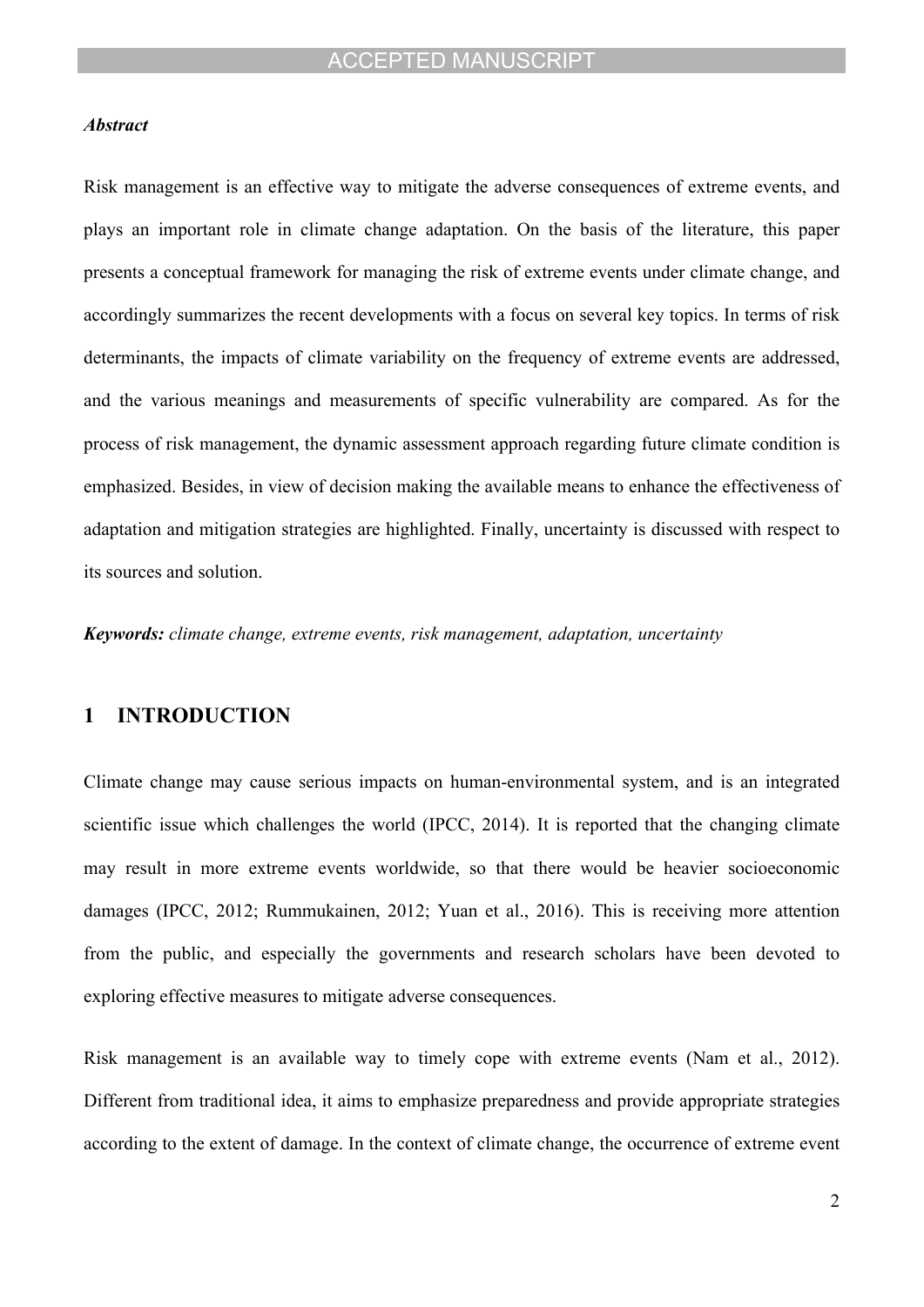and socioeconomic development appear to own high uncertainty with varying time and space. This suggests that risk management is of great significance to help alleviate the impacts of weather-related extremes, and of necessity in adaptation to climate change ([IPCC, 2012](#page-17-1); [Kunreuther et al., 2013\)](#page-18-1).

It is argued that the risk of climate change, which mainly arises from extreme events, reflects the interactions between hazard and vulnerability in a particular condition which integrate natural and social sciences ([Blaikie et al., 1994;](#page-16-0) [UN/ISDR, 2004\)](#page-19-1). Thus, risk management of extreme events under climate change is regarded as an interdisciplinary problem, and there have been some discussions in different aspects.

The cause of risk is attributed to hazardous physical event whose variations are expected to influence the components of risk management. With global environmental change, therefore, there are more complicated characteristics of risk management of extreme events, and practically these bring out some bigger challenges. First, it is required to analyze the effects of climate change on extreme events and the associated consequences of human-environmental system. This refers to risk assessment which attempts to describe climate change risk with qualitative and quantitative methods. Second, it needs to detect the ways to set up coping strategies with diverse information and knowledge, and the adoption of adaptive behavior in practice. This relates to damage adaptation and mitigation which intend to reduce and control the risk of extreme events. Finally, the uncertainty should be considered with respect to the possible impacts and solutions because of its essential role in risk management.

This paper aims to highlight the features of climate change risk, and address the advances in risk management. The crucial components in risk management are identified based on a bibliometric analysis. Accordingly, a conceptual framework for risk management of extreme events under climate change is presented to summarize recent developments with a focus on some key topics.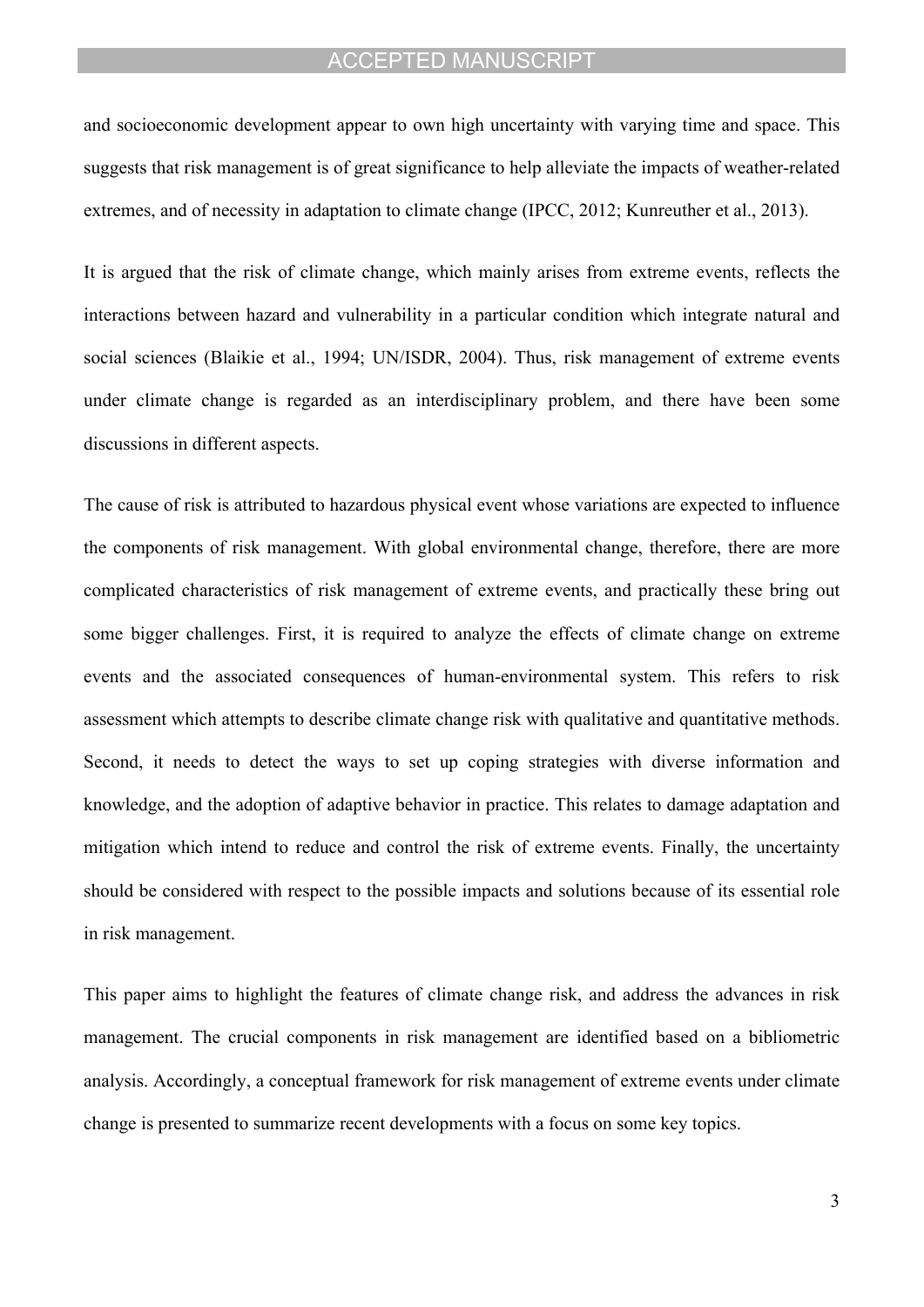#### **2 CONCEPTUAL FRAMEWORK**

The bibliometric analysis is made with the data collected from Web of Science. On the basis of the literature a conceptual framework for risk management of extreme events considering climate change effect is given as [Figure 1](#page-4-0).



<span id="page-4-0"></span>Figure 1 Conceptual framework for risk management of extreme events under climate change (adapted from [Turner et al. \(2003\);](#page-19-2) [UN/ISDR \(2004\);](#page-19-1) [IPCC \(2012\)\)](#page-17-1)

For risk management, the basic work is to address how to characterize risk and how to deal with risk. These eventually refer to risk assessment and risk adaptation and mitigation. The risk of extreme events, which results from the interactions between climate and human society, consists of three primary components including hazard, exposure, and vulnerability ([IPCC, 2012](#page-17-1)). Here hazard refers to various kinds of climate extremes, and its extent is often characterized by frequency and magnitude. Climate variability can directly influence natural environment on both temporal and spatial dimensions, so that there would be changes in the statistical characteristics of extreme events. These affect human society via particular exposure, and thus vulnerability is commonly defined as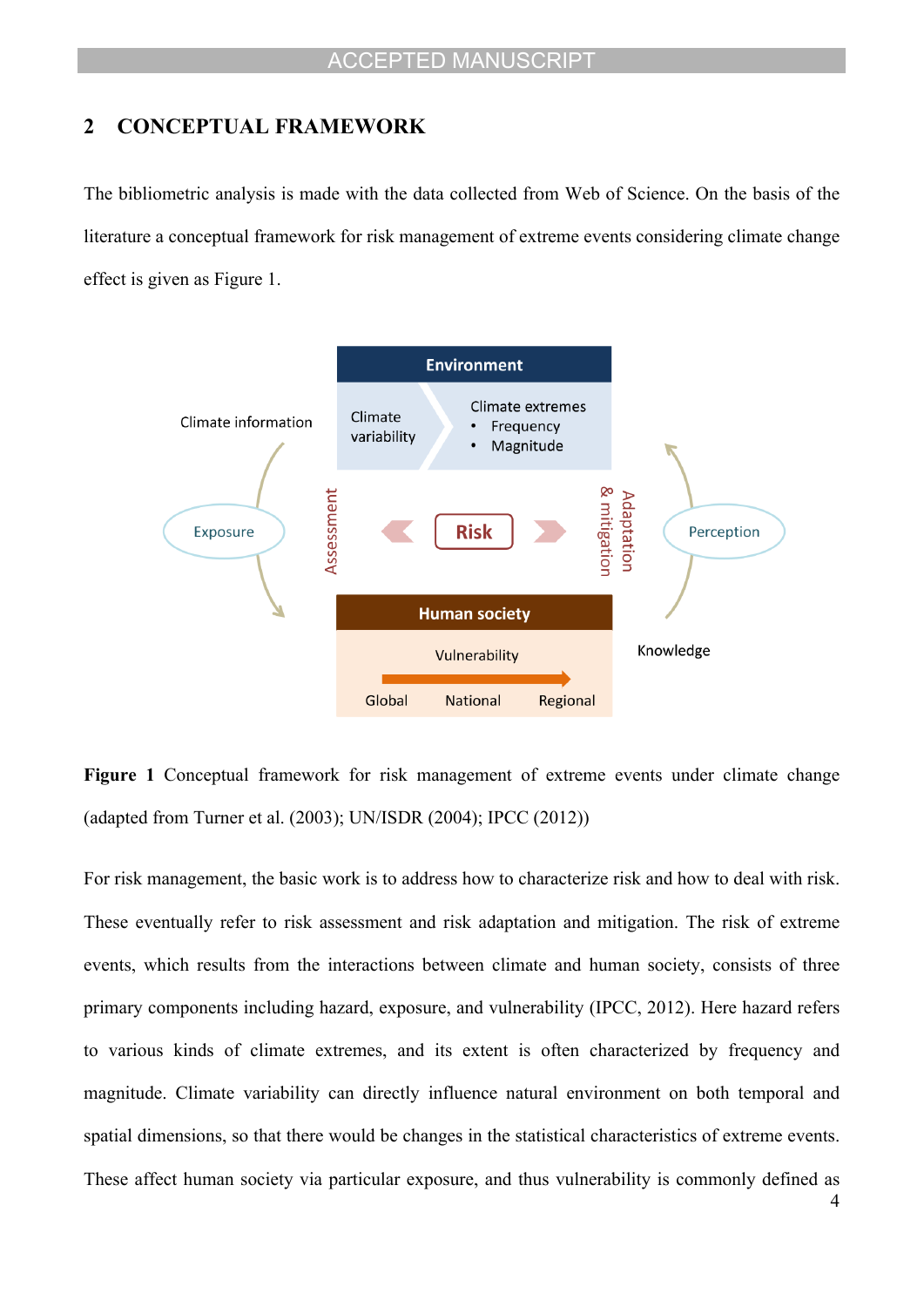the degree to which a system is likely to be adversely affected [\(Adger, 2006](#page-15-0)). Notably, vulnerability at different scales actually carries diverse information [\(Fekete et al., 2010\)](#page-17-2). This requires the integration of multi-level information in vulnerability analysis.

Risk assessment synthesizes hazard, exposure, and vulnerability to map risk with qualitative and quantitative methods. Hazard analysis and vulnerability analysis are two basic processes to find the relationship between the extent of extreme event and its probability of occurrence and the relationship between the extent of extreme event and the magnitude of consequence respectively. Therefore, the outcomes of risk assessment have various types. For example, risk classification is a quantitative form that reveals the differences in risk level across areas [\(Yuan et al., 2015a](#page-20-1)). This facilitates the exploration of risky nations and regions at the macro-level. Yet, risk curve quantifies the relationship between the probability of occurrence of extreme event and the magnitude of consequence to provide more detailed information for risk description. Due to climate variability and socioeconomic development, the dynamic risk assessment regarding future climate condition is of greater practical significance.

To mitigate and adapt to climate change risk, the structural and non-structural measures are adopted. Structural interventions concern the optimized plan developed by cost-benefit analysis and portfolio according to risk level. As a result, this requires to figure out the acceptable ranges of risk. As for an individual, there are several factors playing key roles in choosing adaptation and mitigation strategies, such as risk preference, risk perception, living experience, and living condition. High risk awareness makes more adaptive behavior such as buying insurance, reducing asset exposure, and preparing emergent facilities, and these could help promote the effectiveness of damage reduction.

Two elements, climate information and knowledge, need to be highlighted in risk management of extreme events under climate change. When making decisions, policy makers, managers, and individuals all rely on climate information which are required to be not only useful but also usable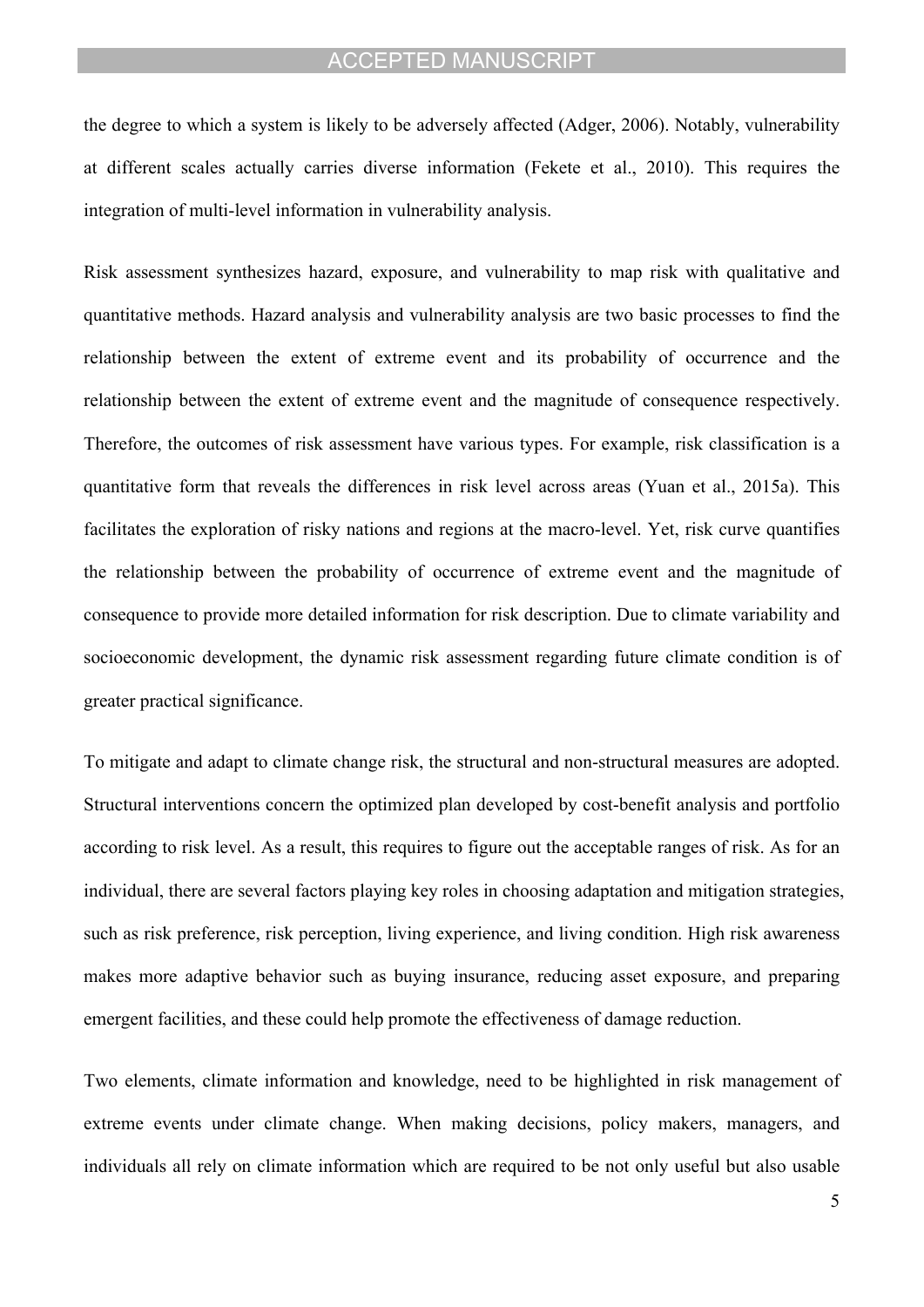([Lemos et al., 2012](#page-18-2)). Delivering accurate information could make better strategies and more benefits. In addition, it is argued that human knowledge, which refers to both scientific knowledge and local experience, is necessary during this process. Therefore, it requires more participants with various knowledge and the integration of diverse information to enhance the objectivity of risk assessment and the effectiveness of mitigation and adaptation strategies.

# **3 FREQUENCY OF EXTREME EVENTS WITH CLIMATE VARIABILITY**

The natural environment is altered by climate variability from two dimensions: for the average climate variable may have a long-run trend, while for the fluctuation there may be a wider range with more extreme values ([IPCC, 2013](#page-17-3)). These essentially bring out the changes in the statistical characteristics of climate variables ([Morss et al., 2011](#page-18-3); [Rummukainen, 2012](#page-19-0)).The frequency of extreme events is of concern to risk management. It is used to represent the extent of hazard in risk assessment, and also provides the basis for mitigation and adaptation strategies such as engineering construction and premium rate. It is a basic work for managing climate change risk that estimating the frequency curve of extreme event and the associated variation.

The series of extreme values is usually obtained by block maxima (BM) method and peaks-overthreshold (POT) method [\(Coles, 2001\)](#page-16-1). BM method picks up extreme value within a fixed period, however, it often has insufficient samples in some regions due to partial information used only. POT method uses a threshold to identify extreme value in the entire data set, which eventually increases samples and decreases estimation bias. Traditional frequency analysis method assumes that the extreme values are identical, i.e. they come from the same condition. However, climate variability makes it difficult to completely conform to such an assumption. This may reduce the reliability of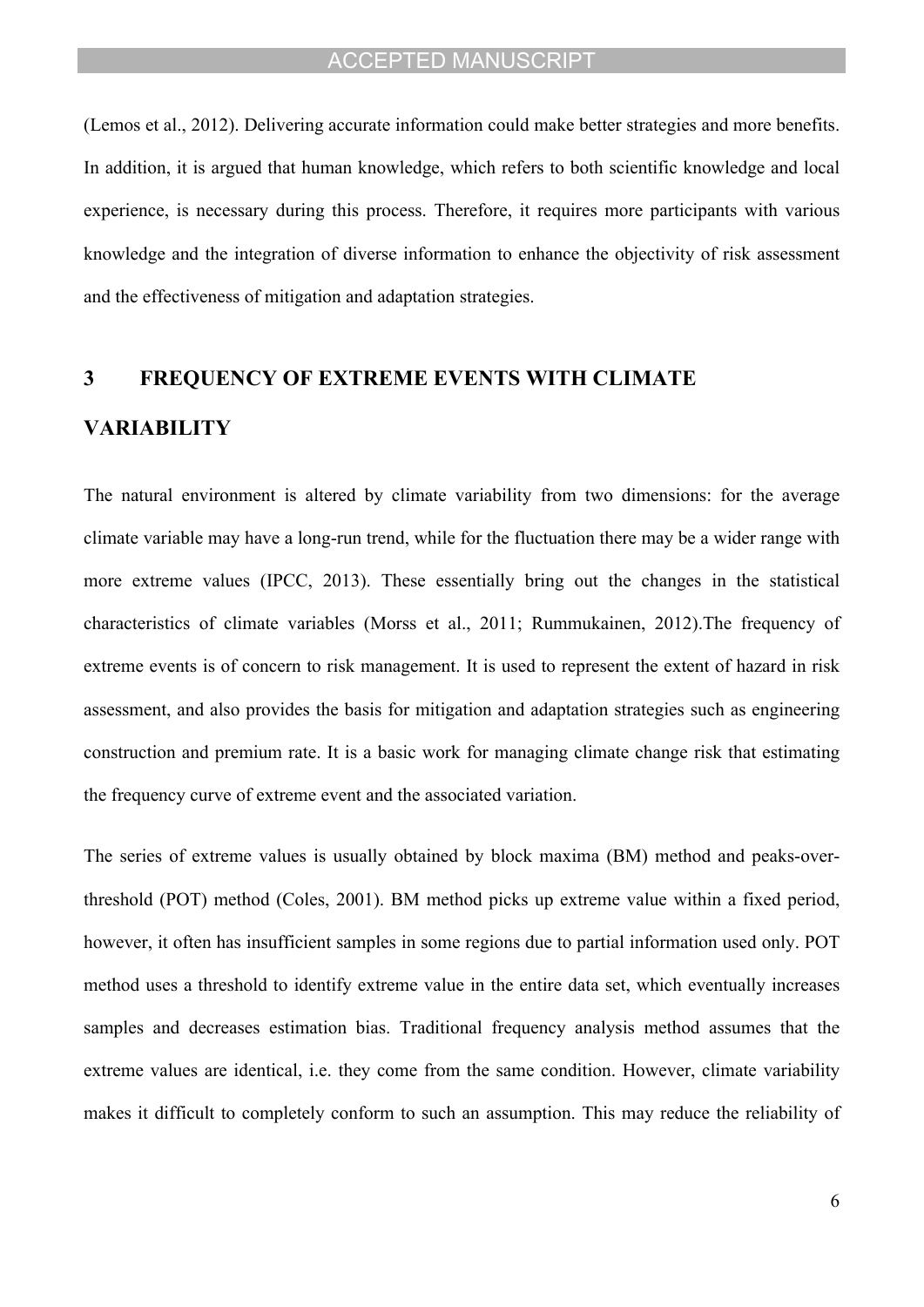the estimates of extreme event frequency and threaten the effectiveness of measures for risk management [\(Gilroy and McCuen, 2012](#page-17-4)).

In previous studies, some non-stationary frequency analysis approaches have been developed ([Khaliq](#page-17-5)  [et al., 2006](#page-17-5); [Olsen, 2006](#page-18-4)). A common way is to introduce external factors into the distribution function of extreme values so as to reveal dynamic characteristics. On the temporal dimension, the time-varying parameters in distribution function are constructed when there are significant periodic and long-term variations. The frequency curve changing with time indicates temporal dynamics ([Mendez et al., 2007;](#page-18-5) [Roth et al., 2012](#page-19-3); [Wi et al., 2016\)](#page-20-2). On the environmental dimension, the parameters are usually coupled with climate variable according to the relationship between extreme event and climate mode. The frequency curve containing climate information implies the dynamics in the changing condition ([Du et al., 2015;](#page-16-2) [Katz et al., 2002](#page-17-6); [Lopez and Frances, 2013;](#page-18-6) [Silva et al.,](#page-19-4)  [2016](#page-19-4)).

As a result, future frequency curve is obtained on the basis of the varying distribution function by extrapolating external driving force ([Gilroy and McCuen, 2012;](#page-17-4) [Mudersbach and Jensen, 2010](#page-18-7)). Note that there needs to be a reliable relationship between function parameter and the associated driving factor. In addition, frequency curve can also be derived from a set of extreme values simulated by physical models during a future period [\(Ngongondo et al., 2013](#page-18-8); [Raff et al., 2009](#page-19-5)). Nevertheless, its accuracy highly depends on model outputs.

#### **4 VULNERABILITY**

Vulnerability is a central concept in climate change risk research. From different perspectives, there are significant differences in the research object, meaning, and measurement of specific vulnerability.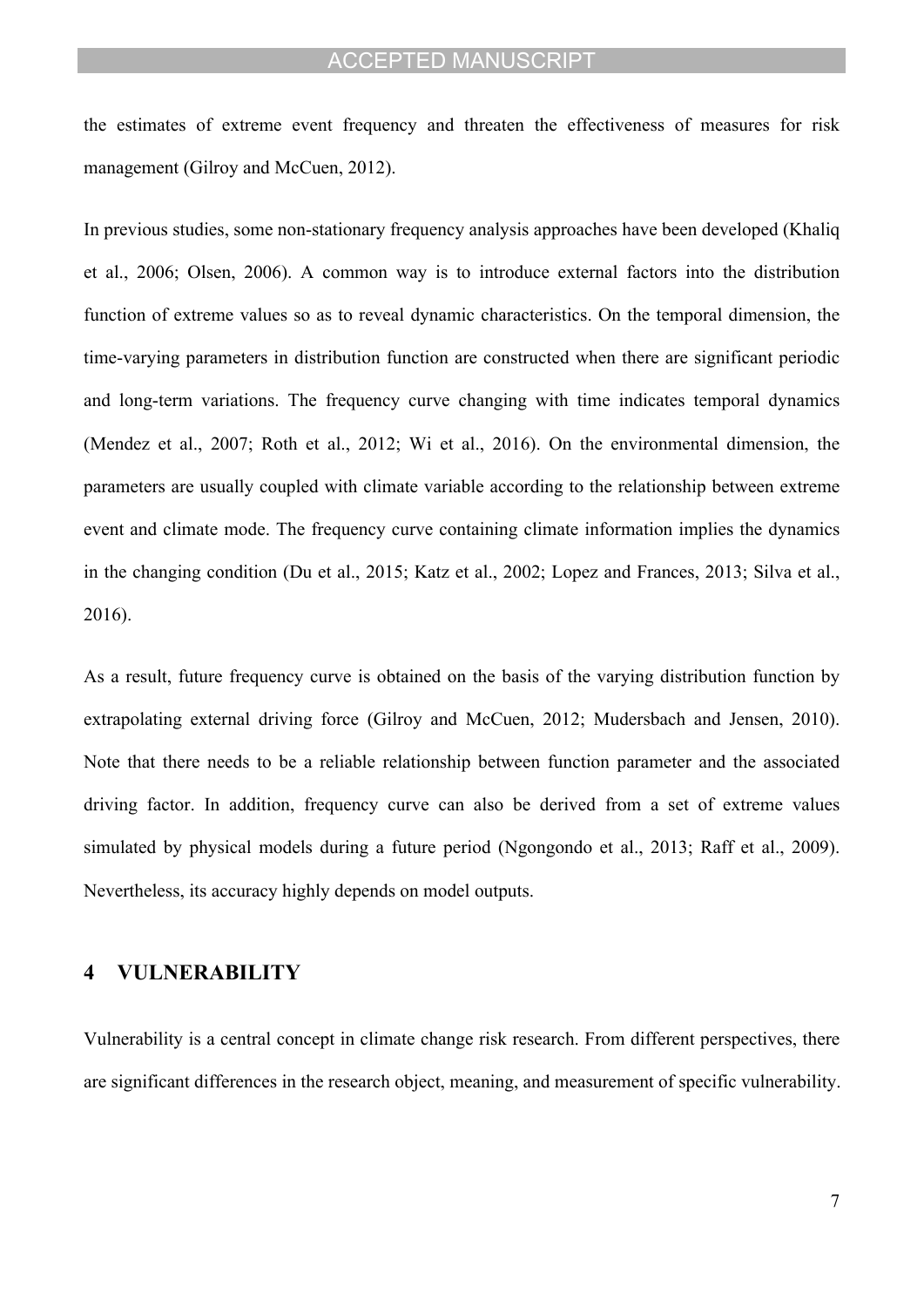Physical vulnerability is formed in accordance with the dose-response chain which focuses on physical damage caused by extreme event. The object in physical vulnerability assessment is naturalenvironmental system, and the physical process of extreme event essentially reflects vulnerability. It reveals the input-output relationship in natural environment system, that is, the extent of hazard relates to the magnitude of damage [\(Wang et al., 2013\)](#page-20-3). Such a relationship is commonly defined as vulnerability curve which is calculated by simulating different scenarios based on physical models. For example, the crop production would be affected by drought event, and thus we can simulate a variety of yield losses in the associated drought conditions. Accordingly, this relationship between production losses and drought event (represented by drought hazard index) implies vulnerability ([Yue et al., 2015](#page-20-4)).

Social vulnerability emphasizes on sensitivity and adaptive capacity to extremes, and refers to several influences such as population characteristics, economic development, resources and environment, and living conditions. Therefore, the difference in social vulnerability, to some extent, implies the inequalities between regions [\(Cutter et al., 2003;](#page-16-3) [Cutter and Finch, 2008](#page-16-4); [Martinich et al.,](#page-18-9)  [2013](#page-18-9)). Different from physical vulnerability, social vulnerability is usually regarded as an independent status irrelevant to extreme event, and theoretically applicable to all scenarios under climate change ([Emrich and Cutter, 2011](#page-16-5)). Indicator-based method is widely used for social vulnerability measurement. [Zou and Wei \(2010\)](#page-20-5) employed meta-analysis method to determine the driving factors of vulnerability. In a direct way, those selected indicators are aggregated with equal/unequal weights ([Lee, 2014](#page-18-10)). Yet, social vulnerability is commonly characterized by a variety of indicators indeed. Due to the potential complicated interrelationships, the multi-level indicators can be decomposed into some key components for assessment with multivariable statistical analysis ([Armas and Gavris, 2013](#page-15-1); [Frigerio and De Amicis, 2016](#page-17-7); [Mazumdar and Paul, 2016](#page-18-11)).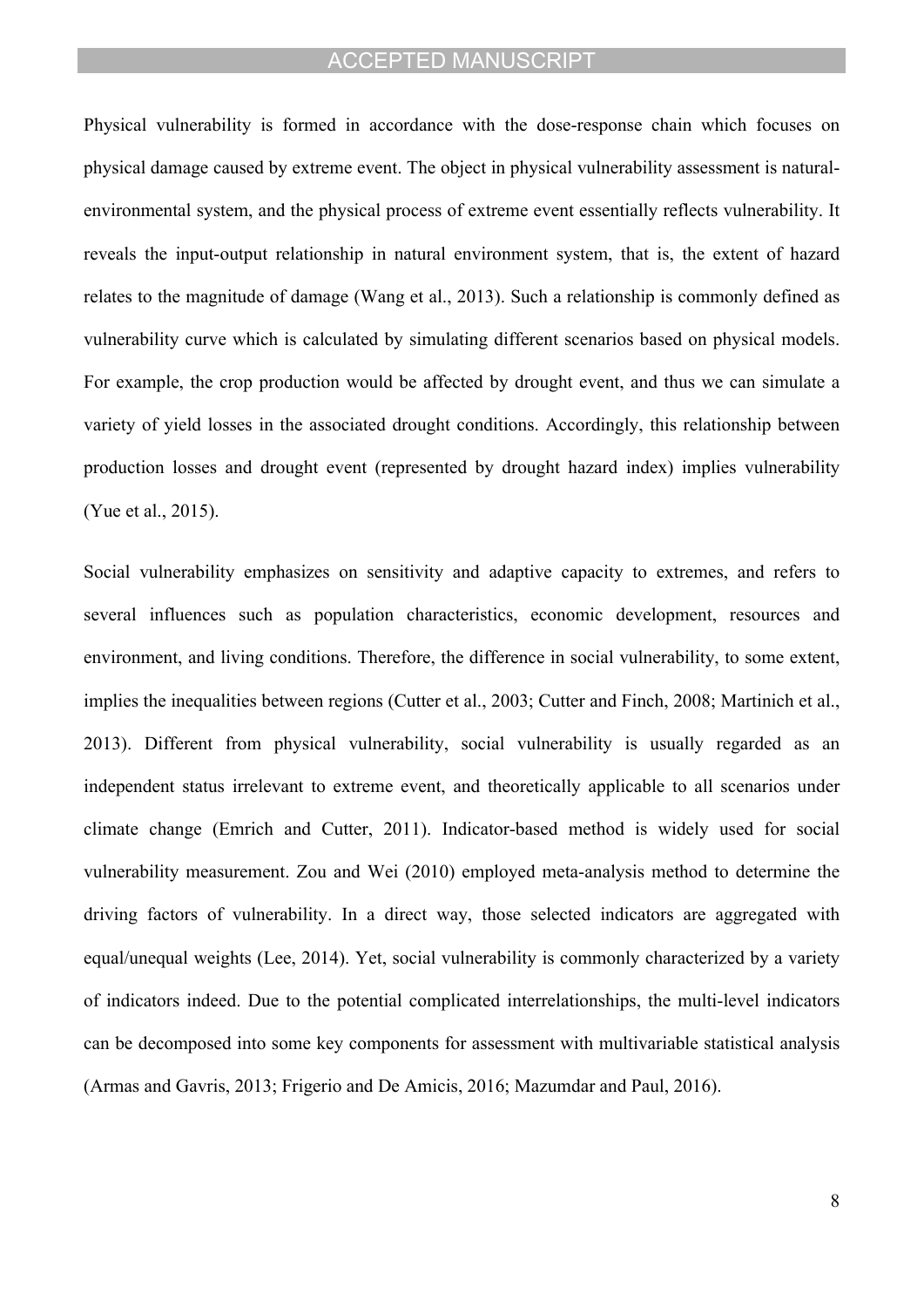From a perspective of human-environmental system, vulnerability is more inclusive with natural, environmental, social, and economic aspects [\(Lee et al., 2013;](#page-18-12) [Morss et al., 2011](#page-18-3)). The comprehensive vulnerability in a particular scenario is generally composed of exposure, sensitivity, and adaptive capacity [\(Krishnamurthy et al., 2011;](#page-17-8) [Murthy et al., 2015](#page-18-13); [Wilhelmi and Morss, 2013](#page-20-6)). [Yuan et al. \(2015b\)](#page-20-7) interprets vulnerability as the imbalance among the three components, that is, the excesses of exposure and sensitivity as well as the shortfalls of adaptive capacity. [Wei et al. \(2004\)](#page-20-8) measures vulnerability from an input-output perspective. The indicators are combined by data envelopment analysis. Also, vulnerability curve is a common expression to describe the variation of vulnerability in the changing climate and socioeconomic conditions, and provides important information for risk reduction ([Dawson et al., 2011\)](#page-16-6).

Here we argue that more attention should be paid to the scales in vulnerability research. For example, the scale of research field determines the scope of objects, i.e. the physical, social, economic, cultural, and environmental dimensions ([Kienberger et al., 2013\)](#page-17-9). Temporal scale indicates the period in which vulnerability exists, while spatial scale fixes the area and location where vulnerability occurs ([Fekete et al., 2010;](#page-17-2) [Turner et al., 2003](#page-19-2)). These research scales set up the meaning, layers, and framework of vulnerability, and the particular variations at different scales are revealed. It could help understand the cause of climate change risk and make proper coping measures by integrating the multi-level information with top-down or bottom-up modelling.

#### **5 RISK ASSESSMENT**

Risk assessment is a key process in risk management of climate extremes. It aims to quantify risk and the associated temporal-spatial characteristics, and guide the development of adaptation and mitigation strategies. The current assessment features the dynamic variation of future risk considering the need for coping with climate change.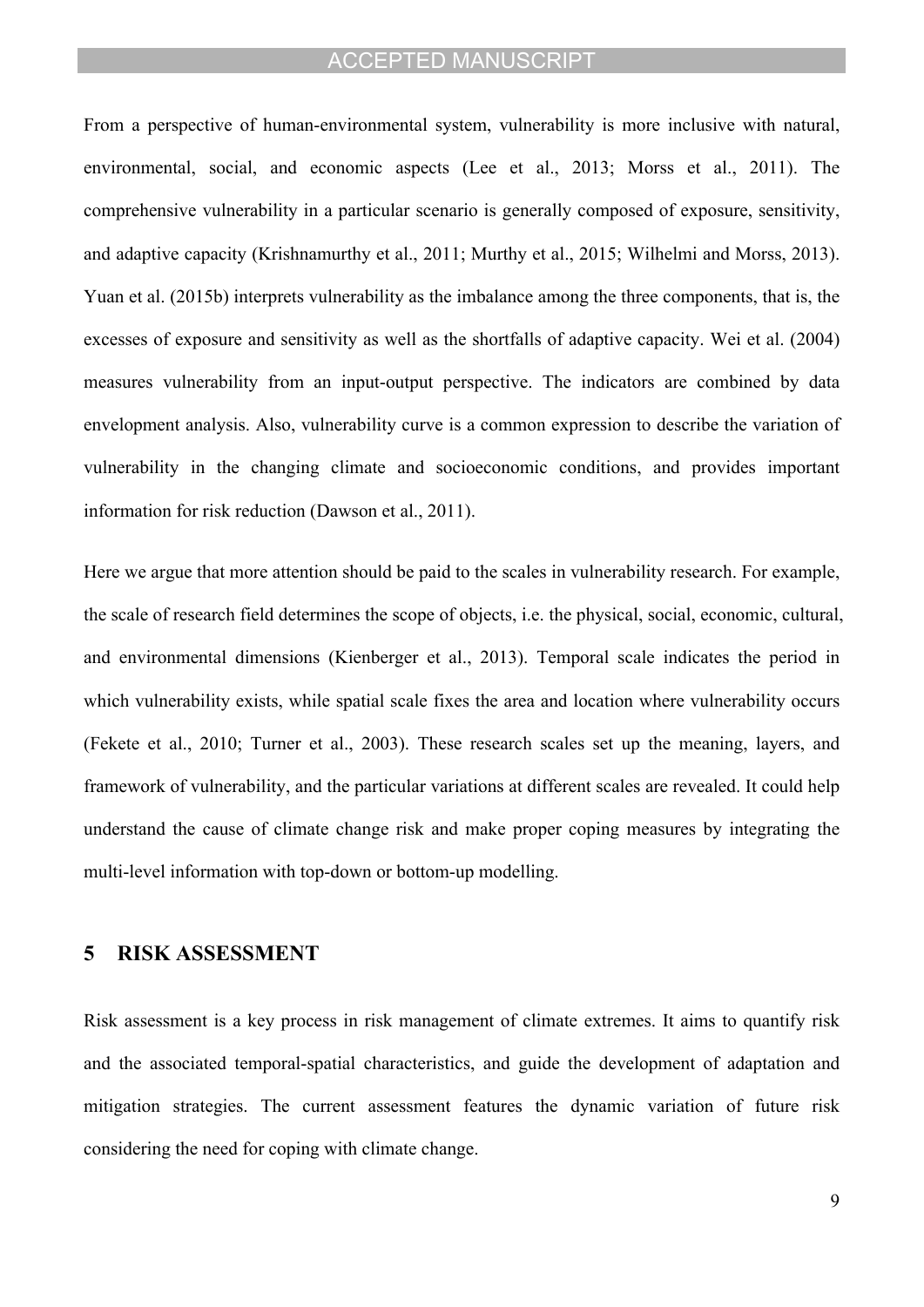Dynamic risk assessment mainly relies on scenario simulation methods with the assumptions on the natural and social factors associated with climate, land, demography, economy, technology, and policy. Climate scenario reflects the extent of climate variability in the future which comes from the outputs of climate models. The large-scale climate data are downscaled to get high-solution regional projections by either statistical or dynamical methods. Socioeconomic scenario includes the developments in demography, economy, urbanization, and technology, and can be derived by extrapolating the indicators according to their historical variations. Policy scenario represents the planning at global, national, and regional levels including structural and non-structural measures ([Dawson et al., 2011](#page-16-6)). Land scenario indicates the change in utilization type that is affected by geographic and socioeconomic conditions. For example, [Cammerer et al. \(2013\)](#page-16-7) estimated the impacts of natural and social drivers on land patterns using statistical approach. The projected and assumed data are finally decomposed into the smallest cells in accordance to spatial scale ([Linde et](#page-18-14)  [al., 2011;](#page-18-14) [Yu et al., 2013\)](#page-20-9).

Climate change risk results from the interaction between natural and social systems, and has the primary components of hazard, exposure, and vulnerability. In this paper, hazard refers to climate extremes whose variations are calculated with climate scenarios and disaster models. Exposure is the status exposed to the external environment of a particular unit, which is related to population, asset, land area, and so on ([Jongman et al., 2012\)](#page-17-10). [Preston \(2013\)](#page-19-6) focused on the path dependence of socioeconomic exposure, so that the future changes were projected from the past trajectory. Furthermore, vulnerability curves are simulated under different scenarios [\(Bouwer, 2013](#page-16-8); [Ranger et](#page-19-7)  [al., 2011\)](#page-19-7).

Most studies on dynamic risk assessment aim to get the scenario-based risk curves ([Kirshen et al.,](#page-17-11)  [2012](#page-17-11)) which combine frequency analysis of extreme event and vulnerability analysis [\(Yuan et al.,](#page-20-10)  [2013](#page-20-10)). Thus, risk curve reveals the relationship between the occurrence probability of extreme event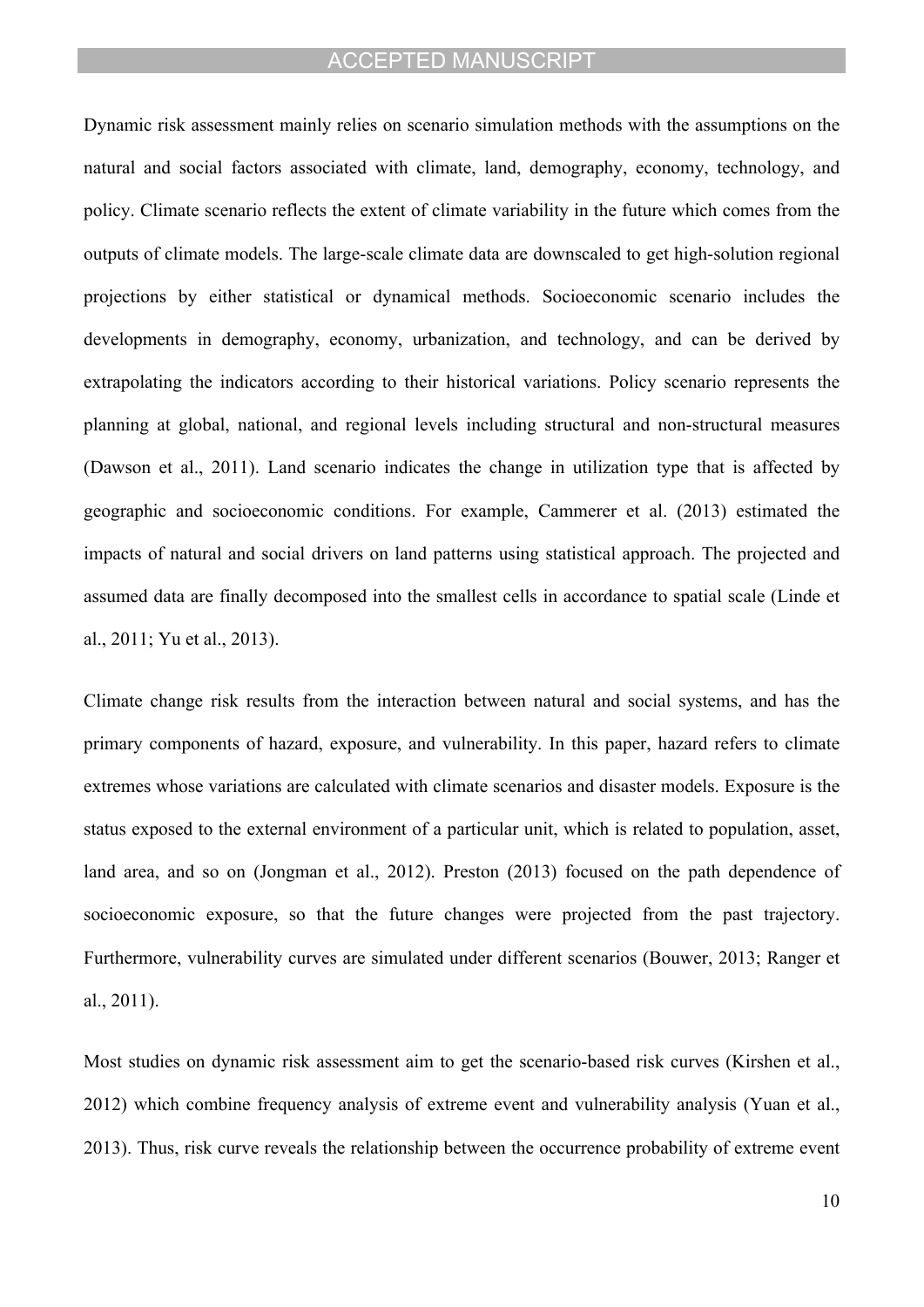and its damages. As a matter of fact, the changes in risk curves with and without coping measures show the benefits of damage reduction plan. Instead of seeking the lowest risk, it is more practical to explore the acceptable ranges of risk on the basis of cost-benefit analysis considering the risk preference of decision maker.

#### **6 ADAPTATION AND MITIGATION**

Structural and non-structural measures are available for risk adaptation and mitigation, and there are lots of concrete contents for different sectors [\(Jones and Preston, 2011](#page-17-12)). The literature mainly concerns the decision processes of making and implementing strategies.

In the stage of making strategies, scientific knowledge and information are considered as crucial elements [\(Kiparsky et al., 2012](#page-17-13); [Pennesi et al., 2012\)](#page-18-15), and especially the local knowledge is of particular experience for environmental change adaptation ([Lebel, 2013;](#page-18-16) [Naess, 2013](#page-18-17); [Reyes-Garcia](#page-19-8)  [et al., 2016;](#page-19-8) [Xu and Grumbine, 2014](#page-20-11)). Participatory Integrated Assessment (PIA) is employed to integrate the diverse knowledge and information to enhance the quality of decision in risk management [\(Gaillard et al., 2013\)](#page-17-14). [Salter et al. \(2010\)](#page-19-9) summarized the methods, mechanisms, processes, and outcomes of PIA, and further emphasized that computer models were the necessary platform to realize quantitative outcomes. For example, the interactive communication gathers the knowledge and information of participants to form decision support systems for adaptation and mitigation strategies ([Ceccato et al., 2011](#page-16-9); [Santoro et al., 2013\)](#page-19-10). Importantly, the integration relies on the relationships between key influences of risk, and are completed by inference and simulation models, such as Bayesian decision network [\(Catenacci and Giupponi, 2013;](#page-16-10) [Richards et al., 2016](#page-19-11)), collaborative modelling [\(Evers et al., 2016\)](#page-16-11), and system dynamics modelling [\(Haase, 2013\)](#page-17-15).

In the stage of implementing strategies, the effectiveness at the household level is dominantly determined by individual decision. The empirical results show that adaptive behavior is affected by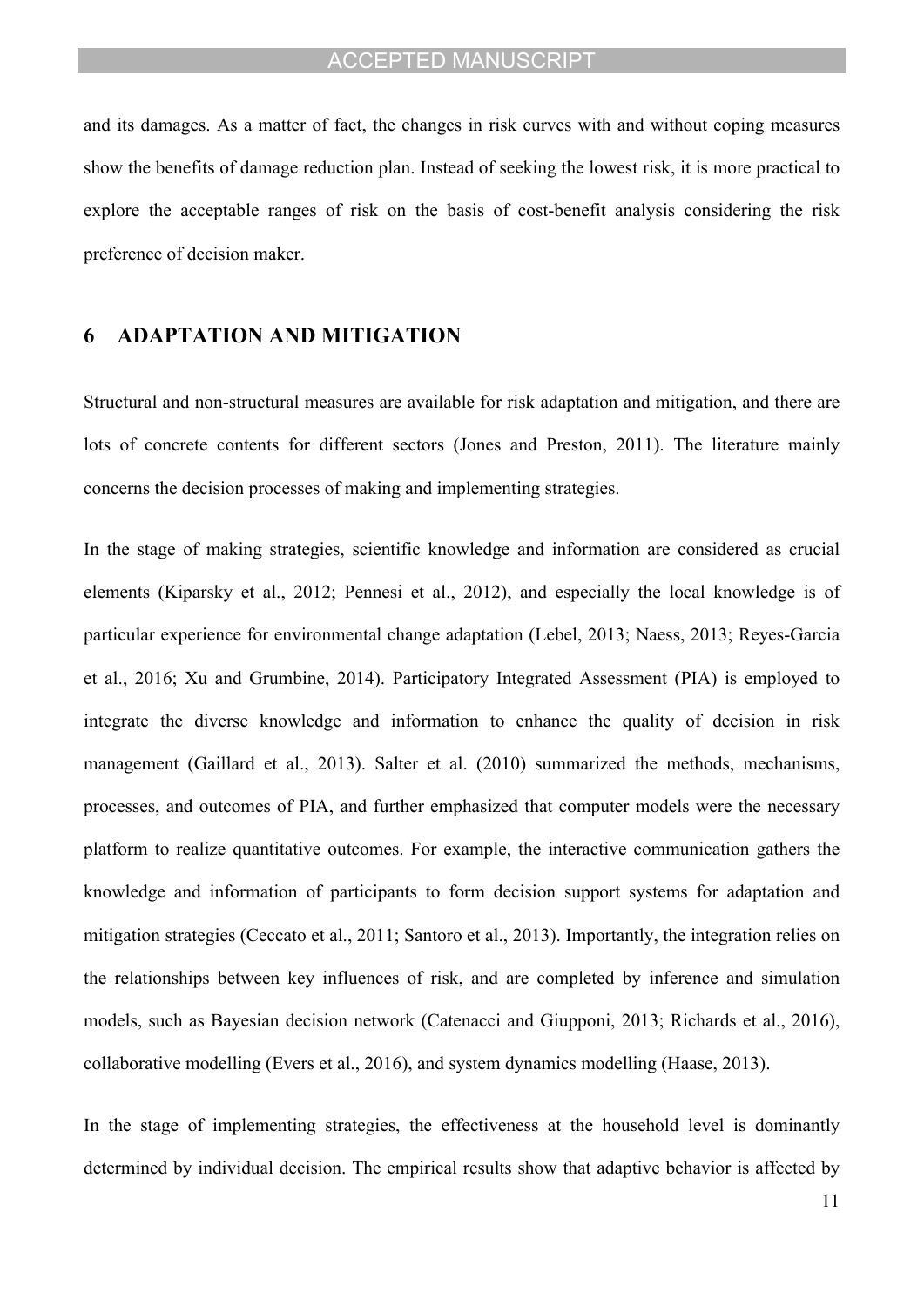two parts: (1) the objective factors include social and demographic attributions (e.g. gender, age, occupation, and education), economic attribution (e.g. income and price), and environmental attribution (e.g. geographic location, reliance on resources, and warning system); (2) the subjective factors refer to value, risk awareness, risk attitude, and risk perception [\(Bichard and Kazmierczak,](#page-16-12)  [2012](#page-16-12); [Botzen et al., 2009,](#page-16-13) [2013;](#page-16-14) [Combest-Friedman et al., 2012](#page-16-15); [Paul and Routray, 2011](#page-18-18); [Qasim et](#page-19-12)  [al., 2015;](#page-19-12) [Tucker et al., 2010\)](#page-19-13). Risk perception is the determinant motivating individual adaptive behavior ([Grothmann and Patt, 2005\)](#page-17-16). This is interpreted by Protection Motivation Theory which consists of threat and coping appraisals. Specifically, during the threat appraisal process the perceived risk is evaluated from severity, occurrence probability, consequence, vulnerability, and intrinsic and extrinsic rewards. Then, the coping appraisal is the process of thinking about the benefits of possible actions, which includes response efficacy, self-efficacy, and response cost ([Bubeck et al., 2012;](#page-16-16) [Koerth et al., 2013a](#page-17-17); [Reynaud et al., 2013;](#page-19-14) [Terpstra, 2011](#page-19-15)). Previous studies illustrate that influencing factors such as personal emotions, knowledge, disaster experiences, and trust would have impacts on risk perception ([Terpstra, 2011\)](#page-19-15), however, there might be insignificant relationship between high perception and mitigation behavior [\(Bradford et al., 2012;](#page-16-17) [Bubeck et al.,](#page-16-16)  [2012](#page-16-16)). Instead, the coping appraisal process seems to have a dominant effect ([Koerth et al., 2013b](#page-17-18)). The explanation given by [Bubeck et al. \(2012\)](#page-16-16) is that the investigation is influenced by early precautionary behavior, and actually risk perception is positively related to future mitigation behavior.

### **7 UNCERTAINTY**

There are many uncertainties in climate change risk management, and basically they are attributed to nature, recognized bias, and ambiguity [\(Ekstrom et al., 2013;](#page-16-18) [Walker et al., 2003](#page-19-16)). The nature indicates that uncertainty is the intrinsic characteristics of natural-social system caused by the complicated natural processes and human activities, e.g. atmosphere-ocean circulation, land use, and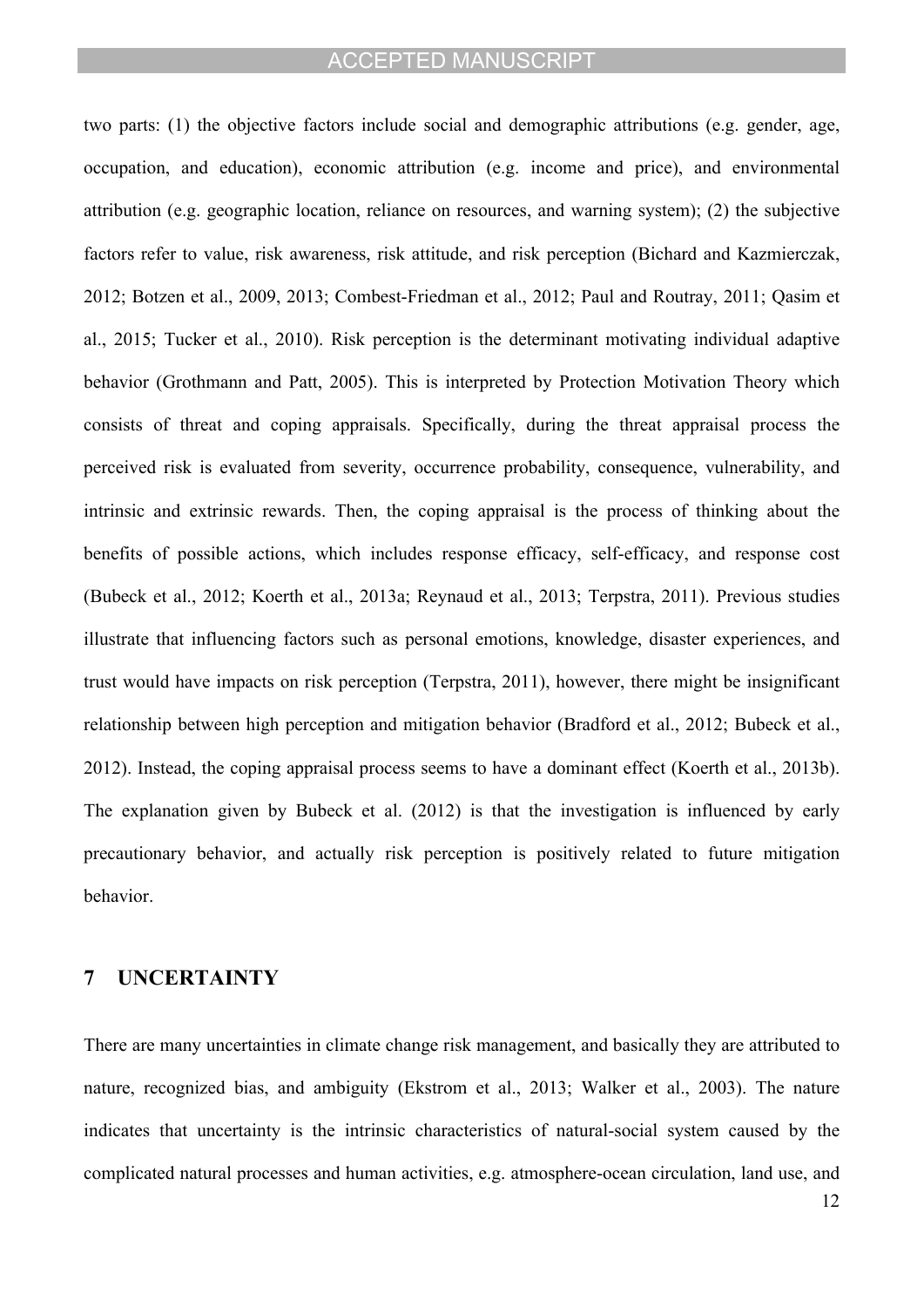socioeconomic development. Recognized bias means that uncertainty is the outcome of the recognition of natural-social system, and shows the incomplete knowledge of inherent rules. It is closely related to data availability and accuracy, technology level, the completeness of knowledge, model structure and parameter, and so on. For example, climate model is used to simulate the natural variability based on historical data and recognized mechanism, but it still cannot reflect the real physical process exactly. The outcomes have uncertainties due to model structure, parameter selection, and calculation bias. Ambiguity implies that uncertainty comes from the difference in understanding and the lack of universally truth. It refers to subjective cognition. For instance, decision makers would have different choices based on their own recognitions and preferences as facing with some plans of similar effectiveness.

These uncertainties make higher difficulties in risk management, especially for coping with climate change. Recently, it is argued that robust decision is an effective way to deal with uncertainty. It attempts to detect the performances of possible results from a wide range of scenarios so as to evaluate the decision plan with robust rather than optimized criterion ([Kunreuther et al., 2013](#page-18-1); [Ranger and Niehorster, 2012\)](#page-19-17). [Weaver et al. \(2013\)](#page-20-12) points out that robust decision is a process to improve the strategy which needs cooperation and wide participation. Thus, this would accelerate the movement of information from useful to usable in order to meet the demand of decision makers ([Lemos et al., 2012](#page-18-2)). Meanwhile, [Lemos and Rood \(2010\)](#page-18-19) suggests that in the context of high uncertainty decision makers should not look for perfect results, but seek different ways to manage uncertainty with knowledge systems.

#### **8 SUMMARY**

Climate change is one of the most important issue of concern to the public, and may cause serious impacts on society. Faced with possible more extreme events, managers try to feature preparedness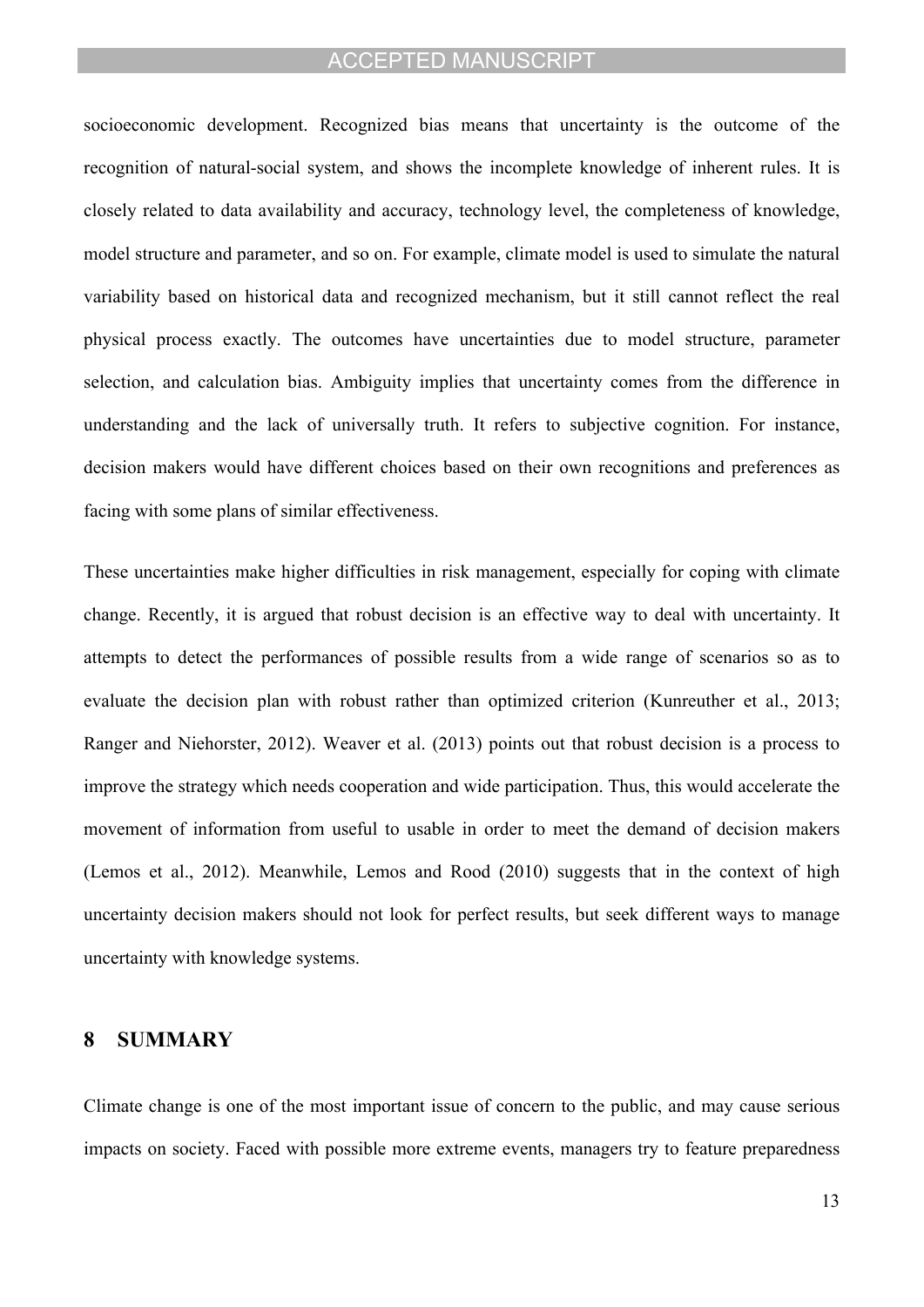to alleviate the adverse consequences. Risk management can provide timely strategies to mitigate potential damages. This paper presents a conceptual framework for risk management of extreme events under climate change to summarize recent developments with a focus on several key topics. The main points are summarized below.

The dynamic risk management of extreme events is desired with the effect of climate change. First, due to climate variability the non-stationary frequency analysis is needed for extreme events. On the temporal and environmental dimensions, a common way is to introduce varying variables into the distribution function to reveal the dynamic characteristics of frequency curves in the changing environmental conditions. Second, risk assessment is established on the dynamic processes associated with climate, society, economy, policy, and land use. The main outcome is risk curve revealing the relationship between the occurrence probability of hazard and the magnitude of adverse consequences, and its dynamic changes under different scenarios provide decision basis for adaptation and mitigation strategies.

Multi-level is an inherent attribution of climate change risk management. The research object and meaning of vulnerability are different from the global to regional level. Physical vulnerability considers the physical damages caused by hazardous event, while social vulnerability emphasizes sensitivity and adaptive capacity of social groups to extreme events. More commonly, vulnerability contains natural and social aspects. Decision makers should take full use of the information which indicates the particular characteristics of vulnerability at different temporal-spatial scales.

Uncertainty is the nature of risk management. With natural stochastic rules and limited knowledge the occurrence of extreme event cannot be predicted exactly, and climate change raises more uncertainties. To enhance the effectiveness of adaptation and mitigation strategies for climate change risk, it is important to not only promote individual adaptation, but also integrate the diverse information and knowledge to make robust decision.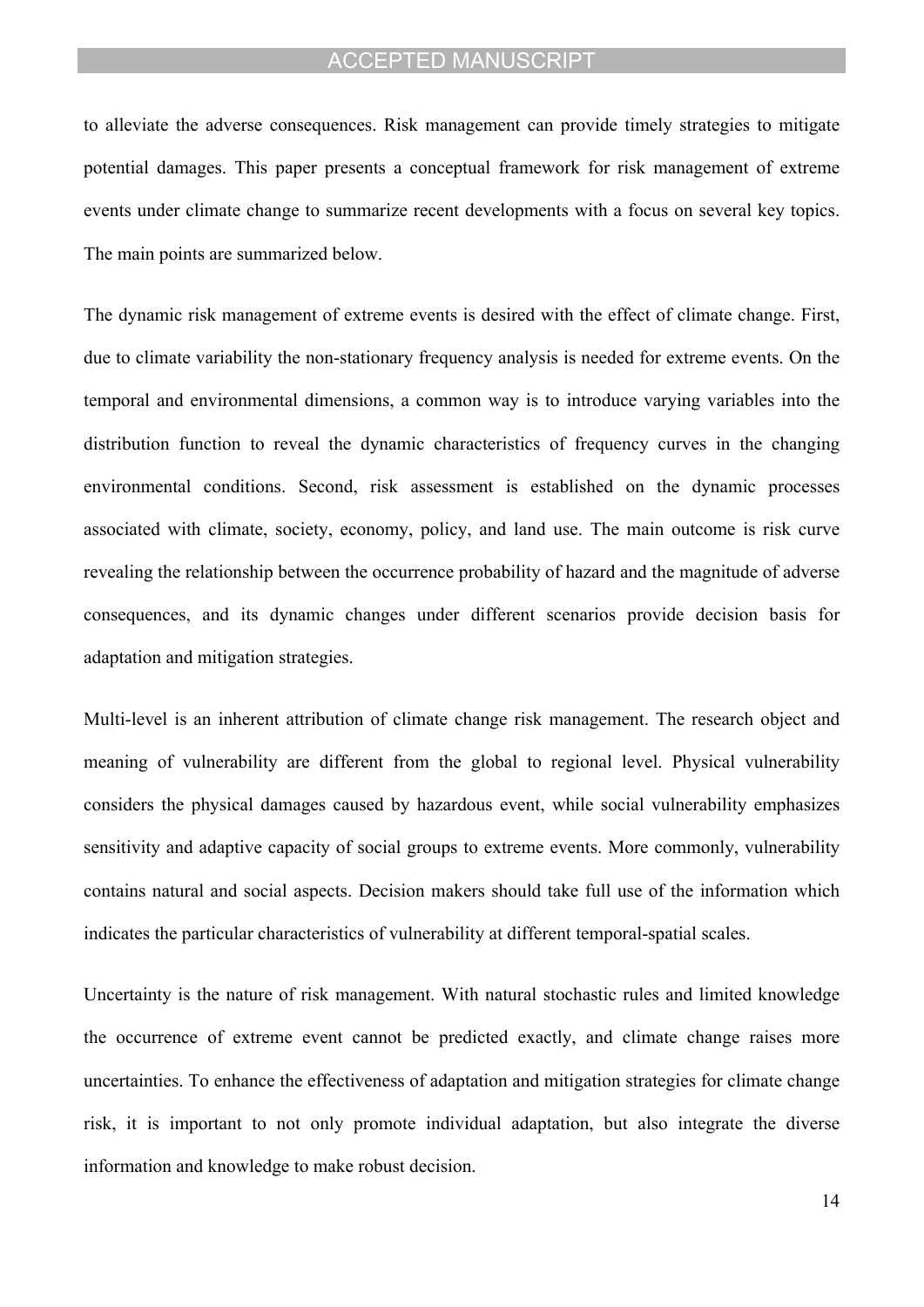The multi-hazard risk management needs to be developed in the future studies. In fact, the physical processes of extreme events are interrelated to cause impacts. This requires to consider the joint occurrence of extreme events to quantify risk. As mentioned above, climate change is likely to result in non-stationarity. Therefore, it is of great complexity to model the probability of multi-events. The conventional methods for univariate analysis are insufficient for risk assessment. In addition, it is a challenge to model the impacts of multi-hazard due to the complicated interactions. The extreme impacts caused by compound events are of concern to stakeholders. Thus, it is necessary to define the impact boundaries at the beginning of multi-risk assessment. On the other hand, we should pay more attention to the adaptation and mitigation to multi-hazard risk. Still, we argue that the integration of knowledge and information to make strategies is a crucial issue. With the probabilistic method, the uncertainty in decision-making is quantified. That helps produce robust plans for multirisk management.

#### **ACKNOWLEDGMENTS**

The authors are grateful for the financial support from the National Key R&D Program (2016YFA0602603), the National Natural Science Foundation of China (NSFC) (71521002), the project funded by China Postdoctoral Science Foundation (2016M600046), and the Fundamental Research Funds for the Central Universities (FRF-TP-16-053A1).

#### **REFERENCES**

<span id="page-15-0"></span>Adger, W.N., 2006. Vulnerability. Global Environmental Change-Human and Policy Dimensions 16, 268-281.

<span id="page-15-1"></span>Armas, I., Gavris, A., 2013. Social vulnerability assessment using spatial multi-criteria analysis (SEVI model) and the Social Vulnerability Index (SoVI model) - a case study for Bucharest, Romania. Natural Hazards and Earth System Sciences 13, 1481-1499.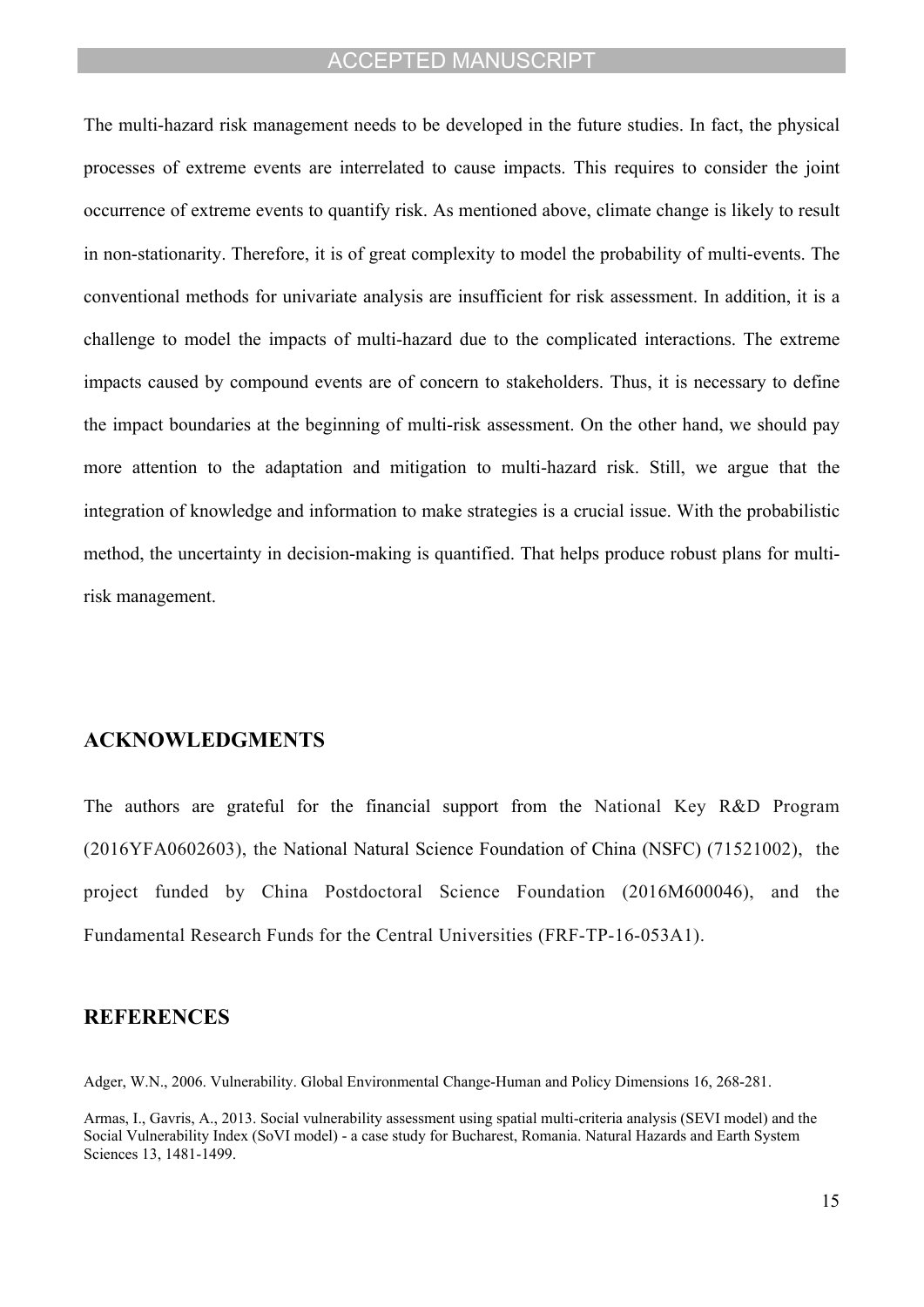<span id="page-16-12"></span>Bichard, E., Kazmierczak, A., 2012. Are homeowners willing to adapt to and mitigate the effects of climate change? Climatic Change 112, 633-654.

<span id="page-16-0"></span>Blaikie, P., Cannon, T., Davis, I., Wisner, B., 1994. At risk: natural hazards, people's vulnerability, and disasters. Routledge, London.

<span id="page-16-13"></span>Botzen, W.J.W., Aerts, J., van den Bergh, J., 2009. Willingness of homeowners to mitigate climate risk through insurance. Ecological Economics 68, 2265-2277.

<span id="page-16-14"></span>Botzen, W.J.W., Aerts, J., van den Bergh, J., 2013. Individual preferences for reducing flood risk to near zero through elevation. Mitigation and Adaptation Strategies for Global Change 18, 229-244.

<span id="page-16-8"></span>Bouwer, L.M., 2013. Projections of Future Extreme Weather Losses Under Changes in Climate and Exposure. Risk Anal. 33, 915-930.

<span id="page-16-17"></span>Bradford, R.A., O'Sullivan, J.J., van der Craats, I.M., Krywkow, J., Rotko, P., Aaltonen, J., Bonaiuto, M., De Dominicis, S., Waylen, K., Schelfaut, K., 2012. Risk perception - issues for flood management in Europe. Natural Hazards and Earth System Sciences 12, 2299-2309.

<span id="page-16-16"></span>Bubeck, P., Botzen, W.J.W., Aerts, J., 2012. A Review of Risk Perceptions and Other Factors that Influence Flood Mitigation Behavior. Risk Anal. 32, 1481-1495.

<span id="page-16-7"></span>Cammerer, H., Thieken, A.H., Verburg, P.H., 2013. Spatio-temporal dynamics in the flood exposure due to land use changes in the Alpine Lech Valley in Tyrol (Austria). Natural Hazards 68, 1243-1270.

<span id="page-16-10"></span>Catenacci, M., Giupponi, C., 2013. Integrated assessment of sea-level rise adaptation strategies using a Bayesian decision network approach. Environ. Modell. Softw. 44, 87-100.

<span id="page-16-9"></span>Ceccato, L., Giannini, V., Giupponi, C., 2011. Participatory assessment of adaptation strategies to flood risk in the Upper Brahmaputra and Danube river basins. Environmental Science & Policy 14, 1163-1174.

<span id="page-16-1"></span>Coles, S., 2001. An introduction to statistical modeling of extreme values. Springer, London.

<span id="page-16-15"></span>Combest-Friedman, C., Christie, P., Miles, E., 2012. Household perceptions of coastal hazards and climate change in the Central Philippines. J. Environ. Manage. 112, 137-148.

<span id="page-16-3"></span>Cutter, S.L., Boruff, B.J., Shirley, W.L., 2003. Social vulnerability to environmental hazards. Soc. Sci. Q. 84, 242-261.

<span id="page-16-4"></span>Cutter, S.L., Finch, C., 2008. Temporal and spatial changes in social vulnerability to natural hazards. Proceedings of the National Academy of Sciences of the United States of America 105, 2301-2306.

<span id="page-16-6"></span>Dawson, R.J., Ball, T., Werritty, J., Werritty, A., Hall, J.W., Roche, N., 2011. Assessing the effectiveness of nonstructural flood management measures in the Thames Estuary under conditions of socio-economic and environmental change. Global Environmental Change-Human and Policy Dimensions 21, 628-646.

<span id="page-16-2"></span>Du, T., Xiong, L.H., Xu, C.Y., Gippel, C.J., Guo, S.L., Liu, P., 2015. Return period and risk analysis of nonstationary low-flow series under climate change. J. Hydrol. 527, 234-250.

<span id="page-16-18"></span>Ekstrom, M., Kuruppu, N., Wilby, R.L., Fowler, H.J., Chiew, F.H.S., Dessai, S., Young, W.J., 2013. Examination of climate risk using a modified uncertainty matrix framework-Applications in the water sector. Global Environmental Change-Human and Policy Dimensions 23, 115-129.

<span id="page-16-5"></span>Emrich, C.T., Cutter, S.L., 2011. Social Vulnerability to Climate-Sensitive Hazards in the Southern United States. Weather Clim. Soc. 3, 193-208.

<span id="page-16-11"></span>Evers, M., Jonoski, A., Alrnoradie, A., Lange, L., 2016. Collaborative decision making in sustainable flood risk management: A socio-technical approach and tools for participatory governance. Environmental Science & Policy 55, 335-344.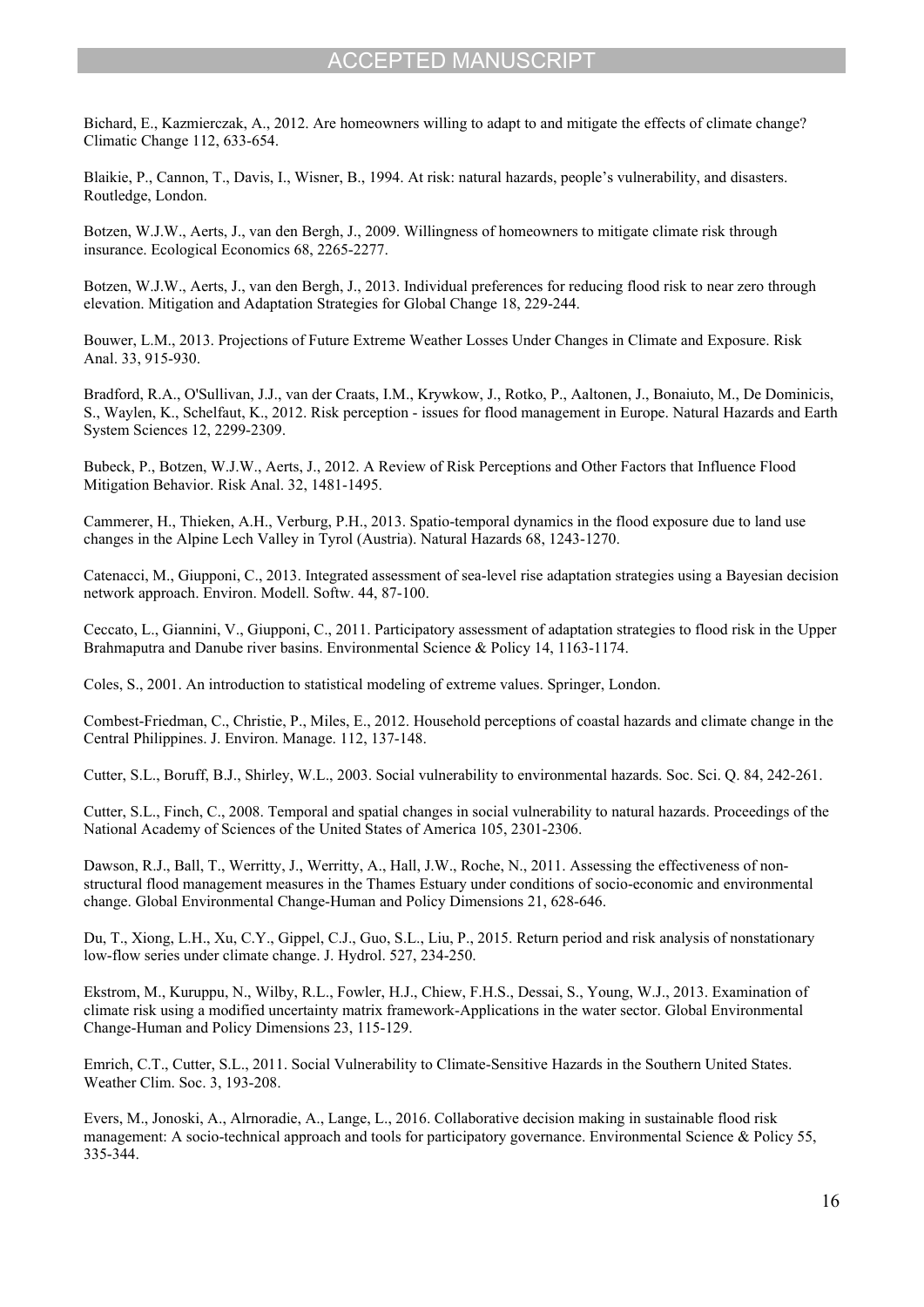<span id="page-17-2"></span>Fekete, A., Damm, M., Birkmann, J., 2010. Scales as a challenge for vulnerability assessment. Natural Hazards 55, 729- 747.

<span id="page-17-7"></span>Frigerio, I., De Amicis, M., 2016. Mapping social vulnerability to natural hazards in Italy: A suitable tool for risk mitigation strategies. Environmental Science & Policy 63, 187-196.

<span id="page-17-14"></span>Gaillard, J.C., Monteil, C., Perrillat-Collomb, A., Chaudhary, S., Chaudhary, M., Chaudhary, O., Giazzi, F., Cadag, J.R.D., 2013. Participatory 3-dimension mapping: A tool for encouraging multi-caste collaboration to climate change adaptation and disaster risk reduction. Appl. Geogr. 45, 158-166.

<span id="page-17-4"></span>Gilroy, K.L., McCuen, R.H., 2012. A nonstationary flood frequency analysis method to adjust forfuture climate change and urbanization. J. Hydrol. 414, 40-48.

<span id="page-17-16"></span>Grothmann, T., Patt, A., 2005. Adaptive capacity and human cognition: The process of individual adaptation to climate change. Global Environmental Change-Human and Policy Dimensions 15, 199-213.

<span id="page-17-15"></span>Haase, D., 2013. Participatory modelling of vulnerability and adaptive capacity in flood risk management. Natural Hazards 67, 77-97.

<span id="page-17-1"></span>IPCC, 2012. Managing the risks of extreme events and disasters to advance climate change adaptation. Cambridge University Press, Cambridge and New York.

<span id="page-17-3"></span>IPCC, 2013. Climate Change 2013: The Physical Science Basis. Cambridge University Press, Cambridge, United Kingdom and New York, NY, USA.

<span id="page-17-0"></span>IPCC, 2014. Climate Change 2014: Mitigation of Climate Change. Cambridge University Press, Cambridge, United Kingdom and New York, NY, USA.

<span id="page-17-12"></span>Jones, R.N., Preston, B.L., 2011. Adaptation and risk management. Wiley Interdiscip. Rev.-Clim. Chang. 2, 296-308.

<span id="page-17-10"></span>Jongman, B., Ward, P.J., Aerts, J., 2012. Global exposure to river and coastal flooding: Long term trends and changes. Global Environmental Change-Human and Policy Dimensions 22, 823-835.

<span id="page-17-6"></span>Katz, R.W., Parlange, M.B., Naveau, P., 2002. Statistics of extremes in hydrology. Adv. Water Resour. 25, 1287-1304.

<span id="page-17-5"></span>Khaliq, M.N., Ouarda, T., Ondo, J.C., Gachon, P., Bobee, B., 2006. Frequency analysis of a sequence of dependent and/or non-stationary hydro-meteorological observations: A review. J. Hydrol. 329, 534-552.

<span id="page-17-9"></span>Kienberger, S., Blaschke, T., Zaidi, R.Z., 2013. A framework for spatio-temporal scales and concepts from different disciplines: the 'vulnerability cube'. Natural Hazards 68, 1343-1369.

<span id="page-17-13"></span>Kiparsky, M., Milman, A., Vicuna, S., 2012. Climate and Water: Knowledge of Impacts to Action on Adaptation. Annual Review of Environment and Resources 37, 163-194.

<span id="page-17-11"></span>Kirshen, P., Merrill, S., Slovinsky, P., Richardson, N., 2012. Simplified method for scenario-based risk assessment adaptation planning in the coastal zone. Climatic Change 113, 919-931.

<span id="page-17-17"></span>Koerth, J., Jones, N., Vafeidis, A.T., Dimitrakopoulos, P.G., Melliou, A., Chatzidimitriou, E., Koukoulas, S., 2013a. Household adaptation and intention to adapt to coastal flooding in the Axios - Loudias - Aliakmonas National Park, Greece. Ocean Coastal Manage. 82, 43-50.

<span id="page-17-18"></span>Koerth, J., Vafeidis, A.T., Hinkel, J., Sterr, H., 2013b. What motivates coastal households to adapt pro-actively to sealevel rise and increasing flood risk? Regional Environmental Change 13, 897-909.

<span id="page-17-8"></span>Krishnamurthy, P.K., Fisher, J.B., Johnson, C., 2011. Mainstreaming local perceptions of hurricane risk into policymaking: A case study of community GIS in Mexico. Global Environmental Change-Human and Policy Dimensions 21, 143-153.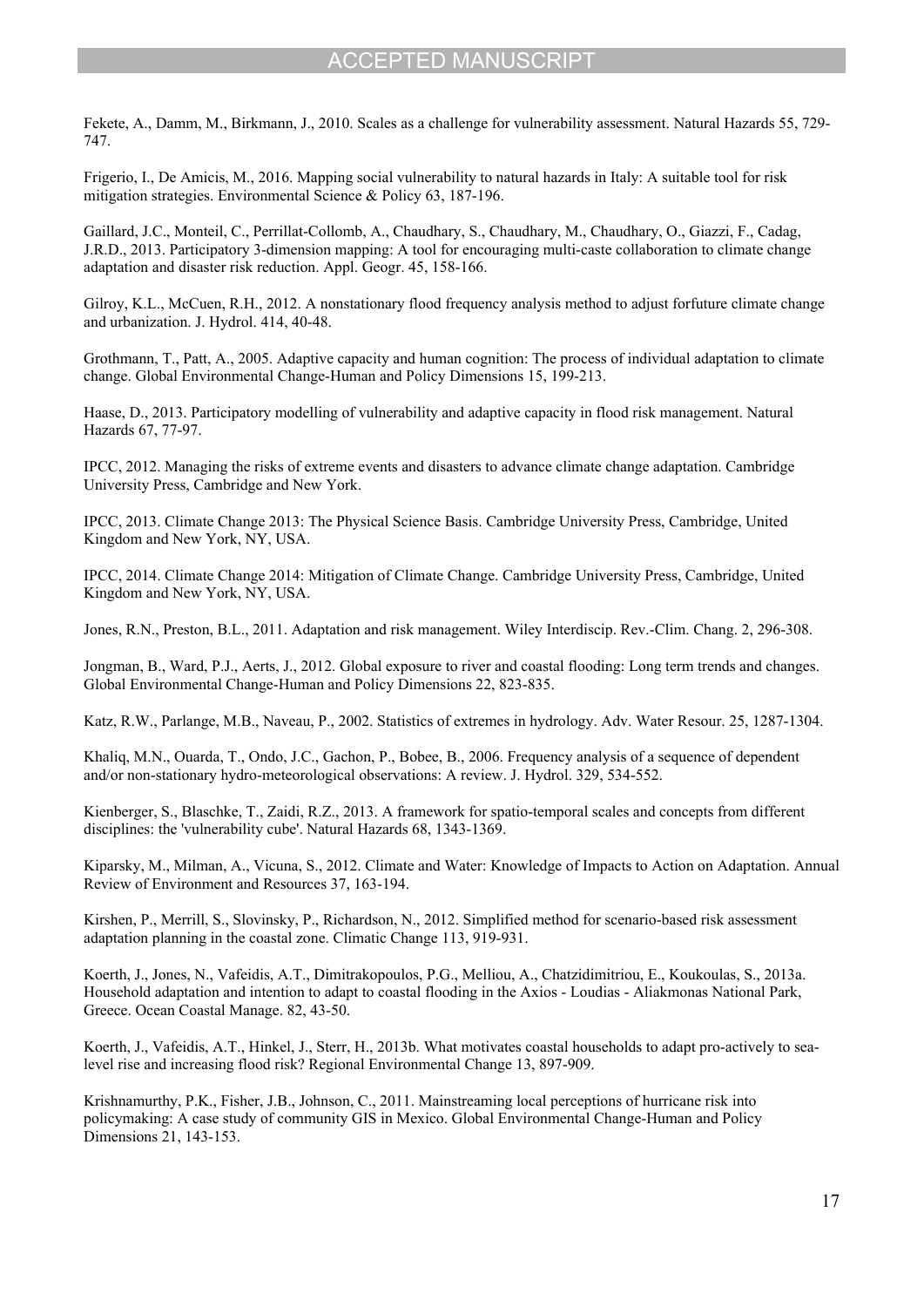<span id="page-18-1"></span>Kunreuther, H., Heal, G., Allen, M., Edenhofer, O., Field, C.B., Yohe, G., 2013. Risk management and climate change. Nature Climate Change 3, 447-450.

<span id="page-18-16"></span>Lebel, L., 2013. Local knowledge and adaptation to climate change in natural resource-based societies of the Asia-Pacific. Mitigation and Adaptation Strategies for Global Change 18, 1057-1076.

<span id="page-18-12"></span>Lee, G., Jun, K.S., Chung, E.S., 2013. Integrated multi-criteria flood vulnerability approach using fuzzy TOPSIS and Delphi technique. Natural Hazards and Earth System Sciences 13, 1293-1312.

<span id="page-18-10"></span>Lee, Y.J., 2014. Social vulnerability indicators as a sustainable planning tool. Environmental Impact Assessment Review 44, 31-42.

<span id="page-18-2"></span>Lemos, M.C., Kirchhoff, C.J., Ramprasad, V., 2012. Narrowing the climate information usability gap. Nature Climate Change 2, 789-794.

<span id="page-18-19"></span>Lemos, M.C., Rood, R.B., 2010. Climate projections and their impact on policy and practice. Wiley Interdiscip. Rev.- Clim. Chang. 1, 670-682.

<span id="page-18-14"></span>Linde, A.H.T., Bubeck, P., Dekkers, J.E.C., de Moel, H., Aerts, J., 2011. Future flood risk estimates along the river Rhine. Natural Hazards and Earth System Sciences 11, 459-473.

<span id="page-18-6"></span>Lopez, J., Frances, F., 2013. Non-stationary flood frequency analysis in continental Spanish rivers, using climate and reservoir indices as external covariates. Hydrology and Earth System Sciences 17, 3189-3203.

<span id="page-18-9"></span>Martinich, J., Neumann, J., Ludwig, L., Jantarasami, L., 2013. Risks of sea level rise to disadvantaged communities in the United States. Mitigation and Adaptation Strategies for Global Change 18, 169-185.

<span id="page-18-11"></span>Mazumdar, J., Paul, S.K., 2016. Socioeconomic and infrastructural vulnerability indices for cyclones in the eastern coastal states of India. Natural Hazards 82, 1621-1643.

<span id="page-18-5"></span>Mendez, F.J., Menendez, M., Luceno, A., Losada, I.J., 2007. Analyzing monthly extreme sea levels with a timedependent GEV model. J. Atmos. Ocean. Technol. 24, 894-911.

<span id="page-18-3"></span>Morss, R.E., Wilhelmi, O.V., Meehl, G.A., Dilling, L., 2011. Improving Societal Outcomes of Extreme Weather in a Changing Climate: An Integrated Perspective. Annual Review of Environment and Resources 36, 1-25.

<span id="page-18-7"></span>Mudersbach, C., Jensen, J., 2010. Nonstationary extreme value analysis of annual maximum water levels for designing coastal structures on the German North Sea coastline. J. Flood Risk Manag. 3, 52-62.

<span id="page-18-13"></span>Murthy, C.S., Laxman, B., Sai, M., 2015. Geospatial analysis of agricultural drought vulnerability using a composite index based on exposure, sensitivity and adaptive capacity. International Journal of Disaster Risk Reduction 12, 163-171.

<span id="page-18-17"></span>Naess, L.O., 2013. The role of local knowledge in adaptation to climate change. Wiley Interdiscip. Rev.-Clim. Chang. 4, 99-106.

<span id="page-18-0"></span>Nam, W.H., Choi, J.Y., Yoo, S.H., Jang, M.W., 2012. A decision support system for agricultural drought management using risk assessment. Paddy Water Environ. 10, 197-207.

<span id="page-18-8"></span>Ngongondo, C., Li, L., Gong, L.B., Xu, C.Y., Alemaw, B.F., 2013. Flood frequency under changing climate in the upper Kafue River basin, southern Africa: a large scale hydrological model application. Stoch. Environ. Res. Risk Assess. 27, 1883-1898.

<span id="page-18-4"></span>Olsen, J.R., 2006. Climate change and floodplain management in the United States. Climatic Change 76, 407-426.

<span id="page-18-18"></span>Paul, S.K., Routray, J.K., 2011. Household response to cyclone and induced surge in coastal Bangladesh: coping strategies and explanatory variables. Natural Hazards 57, 477-499.

<span id="page-18-15"></span>Pennesi, K., Arokium, J., McBean, G., 2012. Integrating local and scientific weather knowledge as a strategy for adaptation to climate change in the Arctic. Mitigation and Adaptation Strategies for Global Change 17, 897-922.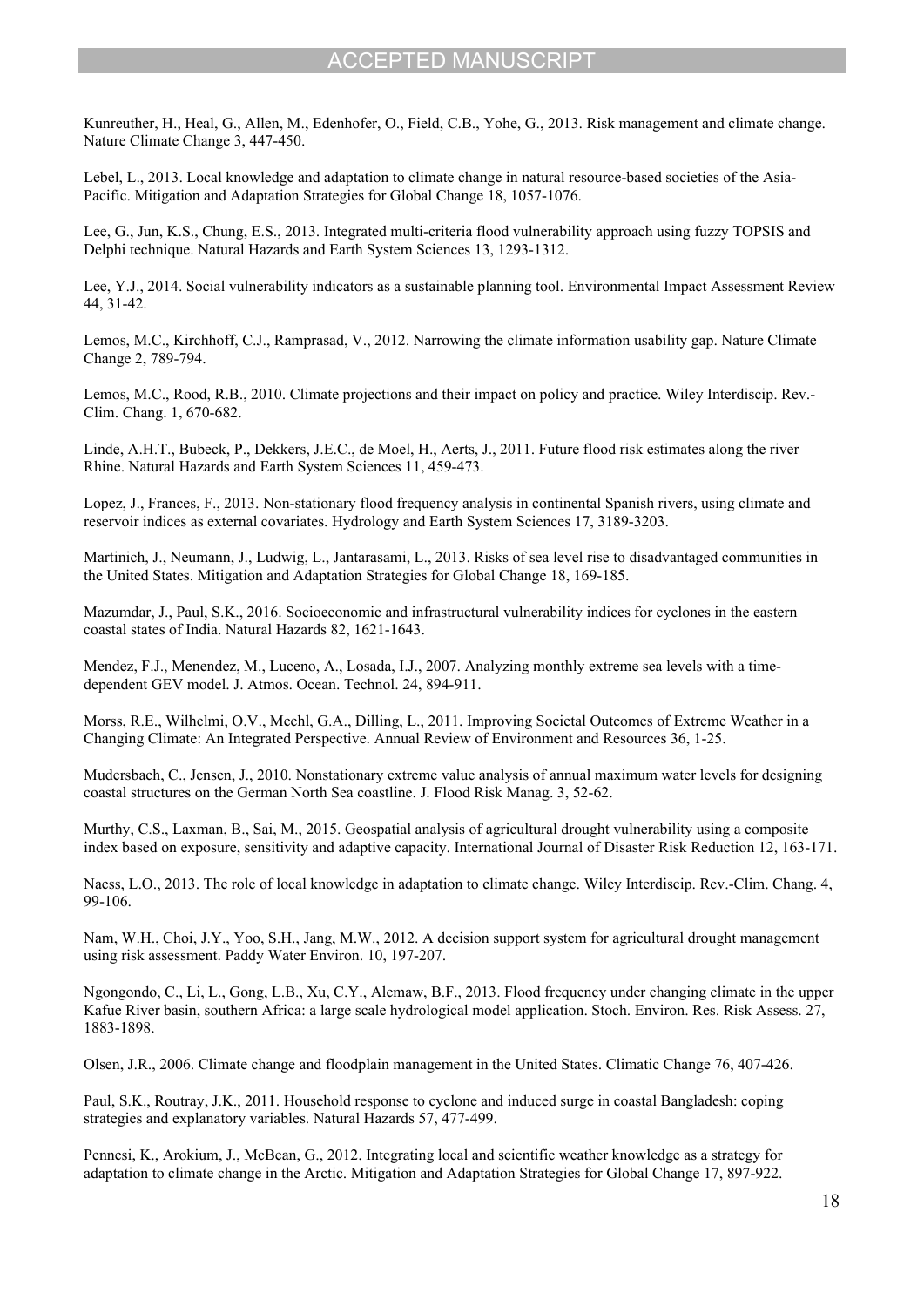<span id="page-19-6"></span>Preston, B.L., 2013. Local path dependence of US socioeconomic exposure to climate extremes and the vulnerability commitment. Global Environmental Change 23, 719-732.

<span id="page-19-12"></span>Qasim, S., Khan, A.N., Shrestha, R.P., Qasim, M., 2015. Risk perception of the people in the flood prone Khyber Pukhthunkhwa province of Pakistan. International Journal of Disaster Risk Reduction 14, 373-378.

<span id="page-19-5"></span>Raff, D.A., Pruitt, T., Brekke, L.D., 2009. A framework for assessing flood frequency based on climate projection information. Hydrology and Earth System Sciences 13, 2119-2136.

<span id="page-19-7"></span>Ranger, N., Hallegatte, S., Bhattacharya, S., Bachu, M., Priya, S., Dhore, K., Rafique, F., Mathur, P., Naville, N., Henriet, F., Herweijer, C., Pohit, S., Corfee-Morlot, J., 2011. An assessment of the potential impact of climate change on flood risk in Mumbai. Climatic Change 104, 139-167.

<span id="page-19-17"></span>Ranger, N., Niehorster, F., 2012. Deep uncertainty in long-term hurricane risk: Scenario generation and implications for future climate experiments. Global Environmental Change-Human and Policy Dimensions 22, 703-712.

<span id="page-19-8"></span>Reyes-Garcia, V., Fernandez-Llamazares, A., Gueze, M., Garces, A., Mallo, M., Vila-Gomez, M., Vilaseca, M., 2016. Local indicators of climate change: the potential contribution of local knowledge to climate research. Wiley Interdiscip. Rev.-Clim. Chang. 7, 109-124.

<span id="page-19-14"></span>Reynaud, A., Aubert, C., Nguyen, M.H., 2013. Living with Floods: Protective Behaviours and Risk Perception of Vietnamese Households. Geneva Pap. Risk Insur.-Issues Pract. 38, 547-579.

<span id="page-19-11"></span>Richards, R.G., Sano, M., Sahin, O., 2016. Exploring climate change adaptive capacity of surf life saving in Australia using Bayesian belief networks. Ocean Coastal Manage. 120, 148-159.

<span id="page-19-3"></span>Roth, M., Buishand, T.A., Jongbloed, G., Tank, A., van Zanten, J.H., 2012. A regional peaks-over-threshold model in a nonstationary climate. Water Resources Research 48, 12.

<span id="page-19-0"></span>Rummukainen, M., 2012. Changes in climate and weather extremes in the 21st century. Wiley Interdiscip. Rev.-Clim. Chang. 3, 115-129.

<span id="page-19-9"></span>Salter, J., Robinson, J., Wiek, A., 2010. Participatory methods of integrated assessment-a review. Wiley Interdiscip. Rev.-Clim. Chang. 1, 697-717.

<span id="page-19-10"></span>Santoro, F., Tonino, M., Torresan, S., Critto, A., Marcomini, A., 2013. Involve to improve: A participatory approach for a Decision Support System for coastal climate change impacts assessment. The North Adriatic case. Ocean Coastal Manage. 78, 101-111.

<span id="page-19-4"></span>Silva, A.T., Naghettini, M., Portela, M.M., 2016. On some aspects of peaks-over-threshold modeling of floods under nonstationarity using climate covariates. Stoch. Environ. Res. Risk Assess. 30, 207-224.

<span id="page-19-15"></span>Terpstra, T., 2011. Emotions, Trust, and Perceived Risk: Affective and Cognitive Routes to Flood Preparedness Behavior. Risk Anal. 31, 1658-1675.

<span id="page-19-13"></span>Tucker, C.M., Eakin, H., Castellanos, E.J., 2010. Perceptions of risk and adaptation: Coffee producers, market shocks, and extreme weather in Central America and Mexico. Global Environmental Change-Human and Policy Dimensions 20, 23-32.

<span id="page-19-2"></span>Turner, B.L., Kasperson, R.E., Matson, P.A., McCarthy, J.J., Corell, R.W., Christensen, L., Eckley, N., Kasperson, J.X., Luers, A., Martello, M.L., Polsky, C., Pulsipher, A., Schiller, A., 2003. A framework for vulnerability analysis in sustainability science. Proceedings of the National Academy of Sciences of the United States of America 100, 8074- 8079.

<span id="page-19-1"></span>UN/ISDR, 2004. Living with risk: a global review of disaster reduction initiatives. United Nations Publications, Geneva.

<span id="page-19-16"></span>Walker, W.E., Harremoës, P., Rotmans, J., van der Sluijs, J.P., van Asselt, M.B., Janssen, P., Krayer von Krauss, M.P., 2003. Defining uncertainty: a conceptual basis for uncertainty management in model-based decision support. Integrated assessment 4, 5-17.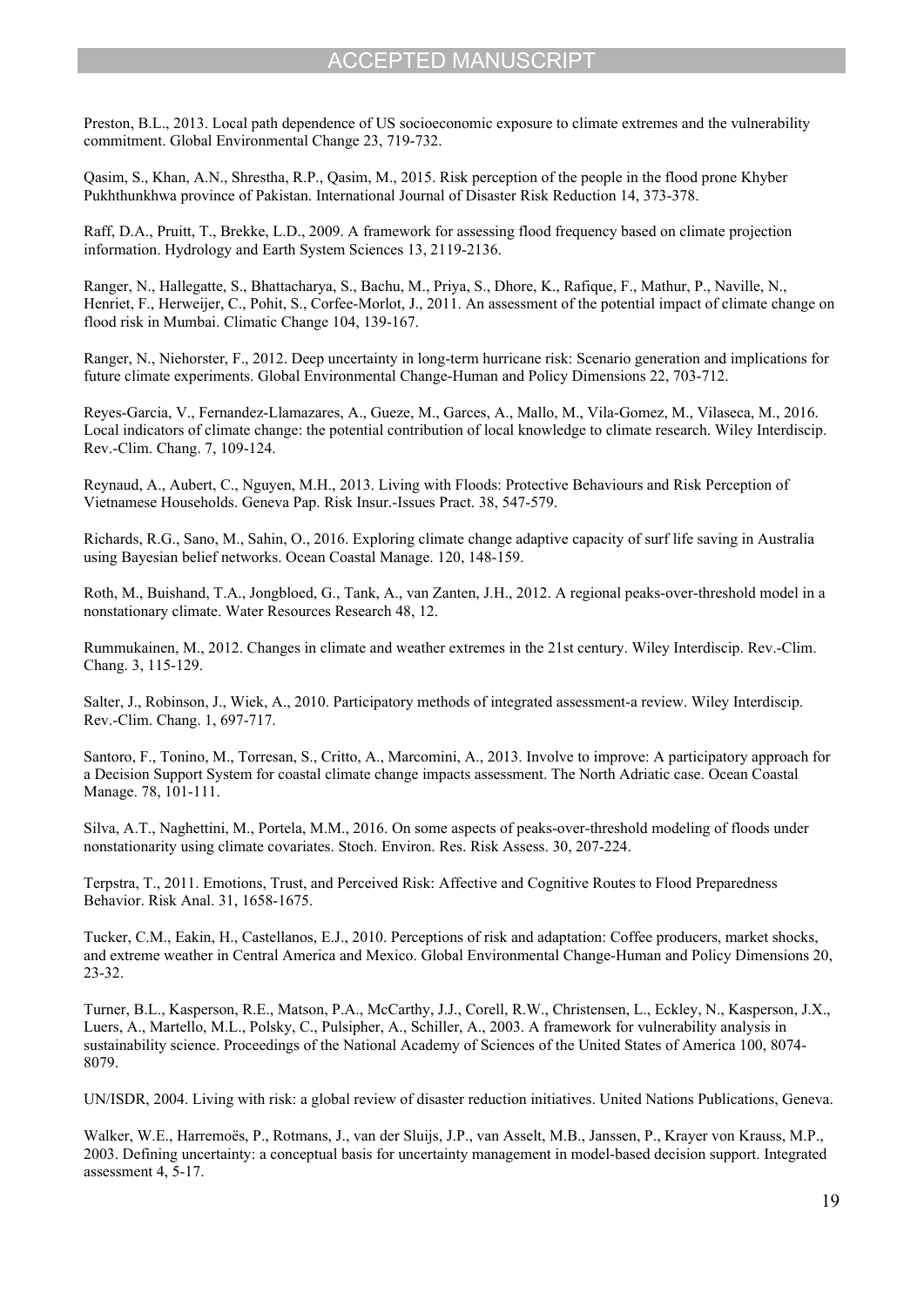<span id="page-20-3"></span>Wang, Z.Q., He, F., Fang, W.H., Liao, Y.F., 2013. Assessment of physical vulnerability to agricultural drought in China. Natural Hazards 67, 645-657.

<span id="page-20-12"></span>Weaver, C.P., Lempert, R.J., Brown, C., Hall, J.A., Revell, D., Sarewitz, D., 2013. Improving the contribution of climate model information to decision making: the value and demands of robust decision frameworks. Wiley Interdiscip. Rev.- Clim. Chang. 4, 39-60.

<span id="page-20-8"></span>Wei, Y.M., Fan, Y., Lu, C., Tsai, H.T., 2004. The assessment of vulnerability to natural disasters in China by using the DEA method. Environmental Impact Assessment Review 24, 427-439.

<span id="page-20-2"></span>Wi, S., Valdes, J.B., Steinschneider, S., Kim, T.W., 2016. Non-stationary frequency analysis of extreme precipitation in South Korea using peaks-over-threshold and annual maxima. Stoch. Environ. Res. Risk Assess. 30, 583-606.

<span id="page-20-6"></span>Wilhelmi, O.V., Morss, R.E., 2013. Integrated analysis of societal vulnerability in an extreme precipitation event: A Fort Collins case study. Environmental Science & Policy 26, 49-62.

<span id="page-20-11"></span>Xu, J.C., Grumbine, R.E., 2014. Integrating local hybrid knowledge and state support for climate change adaptation in the Asian Highlands. Climatic Change 124, 93-104.

<span id="page-20-9"></span>Yu, C., Hall, J.W., Cheng, X., Evans, E.P., 2013. Broad scale quantified flood risk analysis in the Taihu Basin, China. J. Flood Risk Manag. 6, 57-68.

<span id="page-20-0"></span>Yuan, X.C., Sun, X., Lall, U., Mi, Z.F., He, J., Wei, Y.M., 2016. China's socioeconomic risk from extreme events in a changing climate: a hierarchical Bayesian model. Climatic Change 139, 169-181.

<span id="page-20-1"></span>Yuan, X.C., Tang, B.J., Wei, Y.M., Liang, X.J., Yu, H., Jin, J.L., 2015a. China's regional drought risk under climate change: a two-stage process assessment approach. Natural Hazards 76, 667-684.

<span id="page-20-7"></span>Yuan, X.C., Wang, Q., Wang, K., Wang, B., Jin, J.L., Wei, Y.M., 2015b. China's regional vulnerability to drought and its mitigation strategies under climate change: data envelopment analysis and analytic hierarchy process integrated approach. Mitigation and Adaptation Strategies for Global Change 20, 341-359.

<span id="page-20-10"></span>Yuan, X.C., Zhou, Y.L., Jin, J.L., Wei, Y.M., 2013. Risk analysis for drought hazard in China: a case study in Huaibei Plain. Natural Hazards 67, 879-900.

<span id="page-20-4"></span>Yue, Y.J., Li, J., Ye, X.Y., Wang, Z.Q., Zhu, A.X., Wang, J.A., 2015. An EPIC model-based vulnerability assessment of wheat subject to drought. Natural Hazards 78, 1629-1652.

<span id="page-20-5"></span>Zou, L.L., Wei, Y.M., 2010. Driving factors for social vulnerability to coastal hazards in Southeast Asia: results from the meta-analysis. Natural Hazards 54, 901-929.